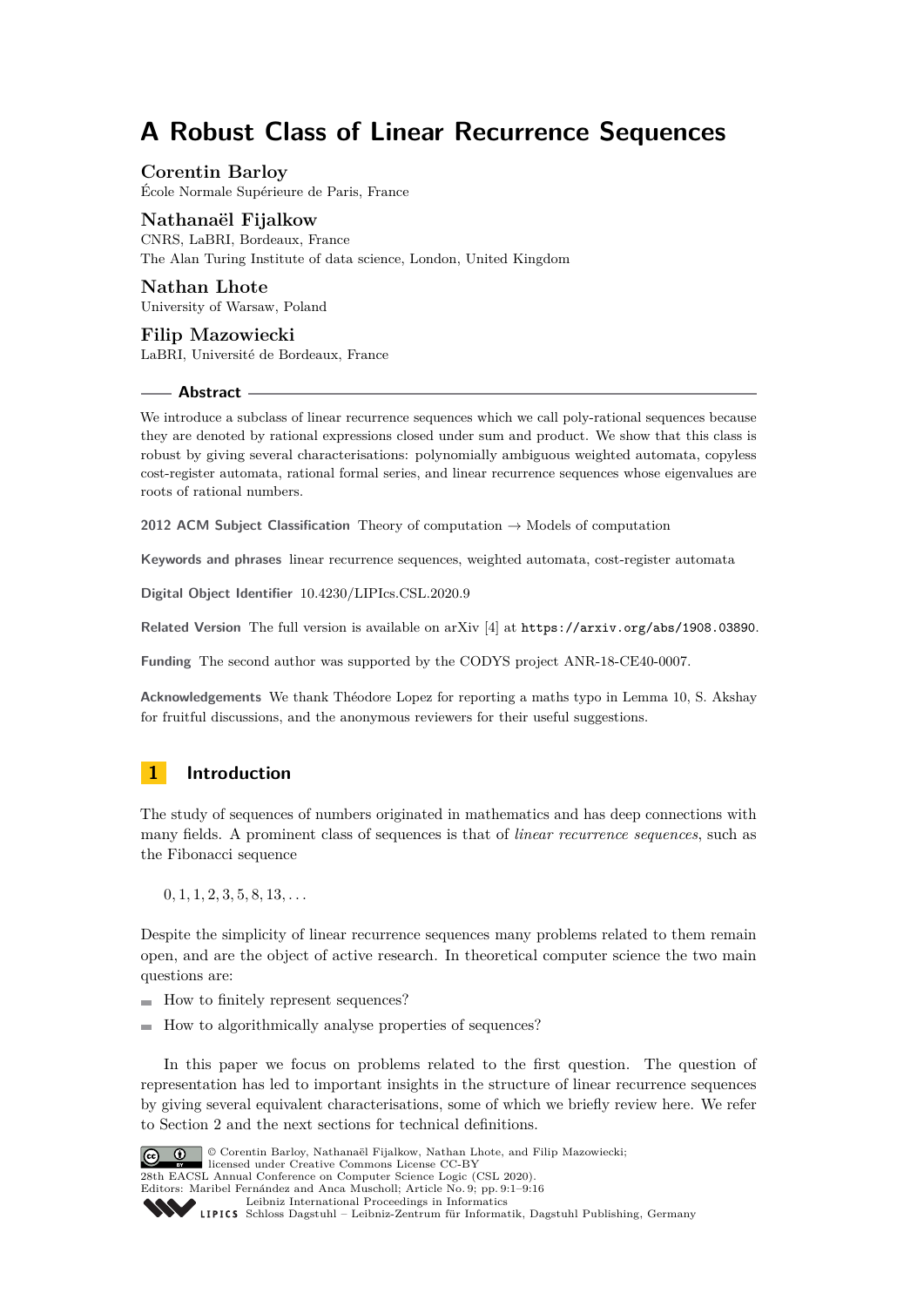**Linear recurrence sequences.** A sequence of rational numbers  $\mathbf{u} = \langle u_n \rangle_{n \in \mathbb{N}} = \langle u_0, u_1, u_2, u_3 \rangle$  $\ldots$  is a linear recurrence system (LRS) if there exist real numbers  $a_1, \ldots, a_k$  such that for all  $n \geq 0$ 

<span id="page-1-0"></span>
$$
u_{n+k} = a_1 u_{n+k-1} + \ldots + a_k u_n. \tag{1}
$$

In this paper we will consider only sequences of rational numbers, therefore, we additionally assume that *a<sup>i</sup>* are rational numbers. The smallest *k* for which **u** satisfies an equation of the form [\(1\)](#page-1-0) is called the order of **u**. The Fibonacci sequence  $\langle F_n \rangle_{n \in \mathbb{N}}$  is an LRS of order 2 satisfying the recurrence  $F_{n+2} = F_{n+1} + F_n$ .

Rational expressions. Studying the closure properties of linear recurrence sequences yields the following result, an instance of the Kleene-Schützenberger theorem [\[20\]](#page-15-1): linear recurrence sequences form the smallest class of sequences containing the sequences  $\langle a, 0, 0, \ldots \rangle$  for a rational number *a* and closed under sum, Cauchy product, and Kleene star.

**Weighted automata.** The model of weighted automata is a well studied quantitative extension of classical automata. In general a weighted automaton recognises a function  $f: \Sigma^* \to \mathbb{R}$ , hence when considering a unary alphabet this becomes  $f: \{a\}^* \to \mathbb{R}$ , and identifying  ${a}^*$  with N we can see f as a sequence of numbers. Whenever we write about sequences recognised by models like weighted automata, we implicitly assume that these are over a unary alphabet.

**Cost-register automata.** Several characterisations of weighted automata have been introduced [\[6,](#page-14-1) [12,](#page-14-2) [3\]](#page-14-3). We will be interested in the model of *cost-register automata* (CRA). These are deterministic models with registers whose contents are blindly updated (i.e., without transitions like zero tests). It was shown that considering linear updates yields a model equivalent to weighted automata.

We summarise in one theorem the equivalences above, which is the starting point of our work. Technical definitions are given in the paper.

<span id="page-1-1"></span>▶ Theorem 1 (Folklore, see for instance [\[5,](#page-14-4) [20,](#page-15-1) [7\]](#page-14-5)). *The following classes of sequences are effectively equivalent.*

- *Linear recurrence sequences,*
- *Sequences recognised by weighted automata,*
- *Sequences recognised by linear cost-register automata,*
- *Sequences denoted by rational expressions,*  $\mathcal{L}_{\mathcal{A}}$
- *Sequences whose formal series are rational, i.e. of the form*  $\frac{P}{Q}$  where  $P, Q$  are polynomials.  $\overline{a}$

### **Algorithmic analysis of linear recurrence sequences**

The questions regarding algorithmic analysis are far from being answered. A very simple and natural problem, the Skolem problem, is still unsolved [\[21,](#page-15-2) [18\]](#page-15-3): given a linear recurrence sequence, does it contain a zero? Recent breakthrough results sharpened our understanding of the Skolem problem [\[16,](#page-14-6) [17\]](#page-15-4), but one of the outcomes is that the general problem for the whole class of linear recurrence sequences is beyond our reach at the moment, since it would impact notoriously difficult problems from number theory. We refer the reader to the recent survey about what is known to be decidable for linear recurrence sequences [\[18\]](#page-15-3).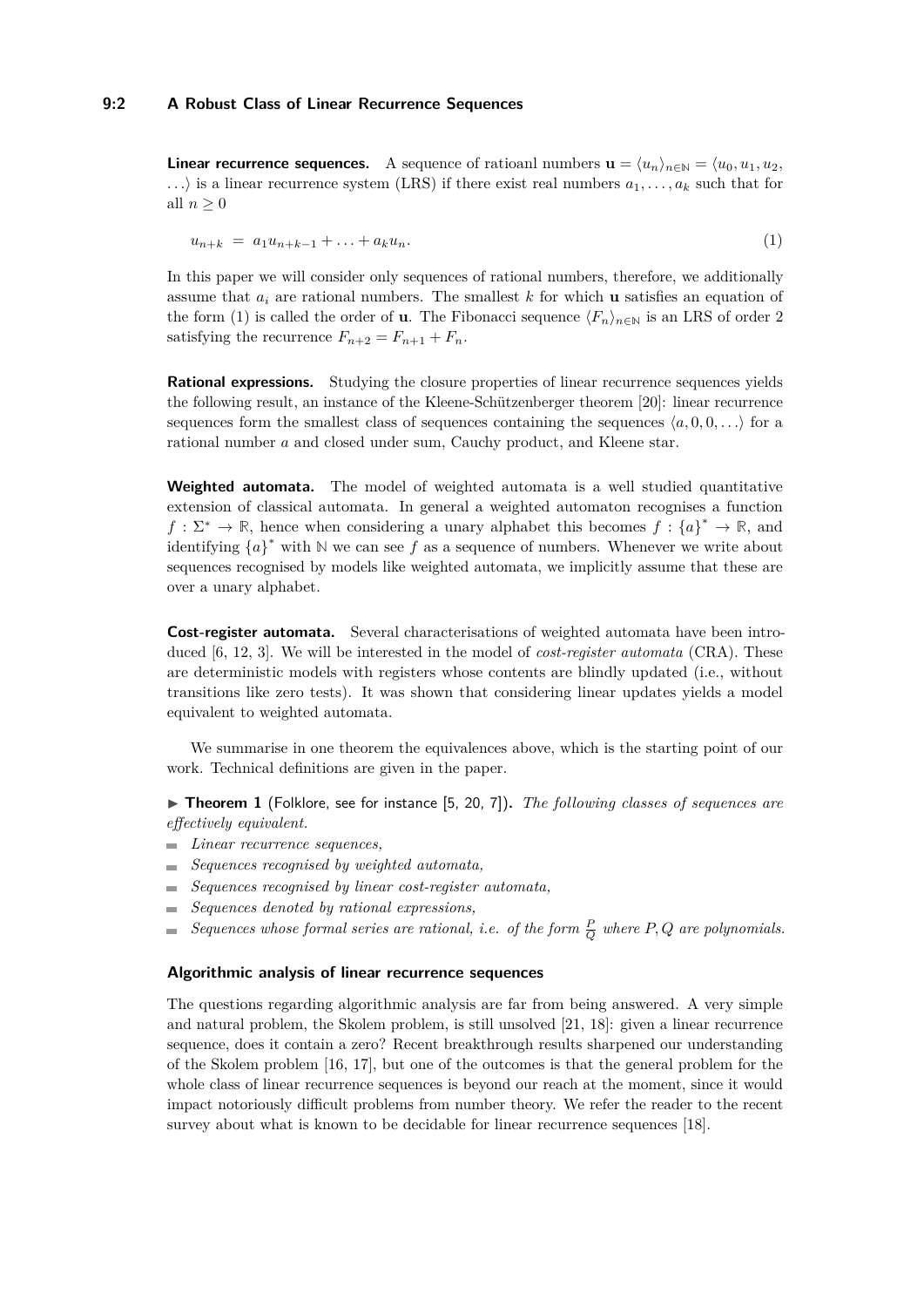### **Our contributions**

Since the full class of linear recurrence sequences is too hard to be algorithmically analysed (we only mentioned the Skolem problem but many related problems are also difficult), let us revise our ambitions, go back to the drawing board, and study tractable subclasses.

In this paper we introduce *poly-rational sequences* which is a strict fragment of linear recurrence sequences. We give several equivalent characterisations of this class following the equivalence results stated in Theorem [1.](#page-1-1) Our results are summarised in the following theorem.

- ▶ **Theorem 2.** *The following classes of sequences are effectively equivalent.*
- *Sequences denoted by poly-rational expressions (Section [2\)](#page-2-0),*  $\sim$
- *Sequences recognised by polynomially ambiguous weighted automata (Section [3\)](#page-4-0),*  $\overline{a}$
- *Sequences recognised by copyless cost-register automata (Section [4\)](#page-10-0),* m.
- *Sequences whose formal series are of the form*  $\frac{P}{Q}$  *where*  $P, Q$  *are polynomials and the*  $\sim$ *roots of Q are roots of rational numbers (Section [5\)](#page-13-0),*
- *Linear recurrence sequences whose eigenvalues are roots of rational numbers (Section [5\)](#page-13-0).*  $\overline{\phantom{a}}$

We do not discuss the efficiency of reductions proving the equivalences. Our constructions are elementary, and in most cases they yield blow ups in the size of representation.

We note that the Skolem problem and its variants are known to be decidable, and NP-hard. for the subclass of poly-rational sequences. The decidability easily follows from the fact that our class is subsumed by other classes for which such results were obtained (see e.g. [\[19\]](#page-15-5), for the case where all eigenvalues are roots of algebraic real numbers). The Skolem problem is known to be NP-hard already for the class of LRS whose eigenvalues are roots of unity [\[1\]](#page-14-7). This implies that the Skolem problem for the class of poly-rational sequences is also NP-hard, which is the best known lower bound even for the full class of linear recurrence sequences.

#### **Related works**

The intractability of the Skolem problem for linear recurrence sequences also impacts the other equivalent models, leading to the study of several restrictions. A classical approach to tame weighted automata is to bound the ambiguity of weighted automata, i.e. bounding the number of accepting runs with a function depending on the length of the word. Many positive results have been obtained in the past years following this approach [\[11,](#page-14-8) [10,](#page-14-9) [8\]](#page-14-10).

Another restriction studied in the model of cost-register automata is the *copyless* restriction: registers are not allowed to be copied more than once. It was conjectured that the copyless restriction would result in good decidability properties [\[3\]](#page-14-3), but this has been recently falsified [\[2\]](#page-14-11).

### <span id="page-2-0"></span>**2 Linear recurrence sequences and rational expressions**

We let  $\mathbf{u} = \langle u_n \rangle_{n \in \mathbb{N}} = \langle u_0, u_1, u_2 \dots \rangle$  denote a sequence of rational numbers.

### **Linear recurrence sequences**

We will assume that an LRS **u** is given by the numbers  $a_1, \ldots, a_k$  and the values of the first *k* elements:  $u_0, \ldots, u_{k-1}$ . The recurrence [\(1\)](#page-1-0) induces the sequence **u**. We let **LRS** denote the class of LRS. Given an LRS we define its characteristic polynomial as

$$
Q(x) = x^{k} - a_1 x^{k-1} - \ldots - a_{k-1} x - a_k.
$$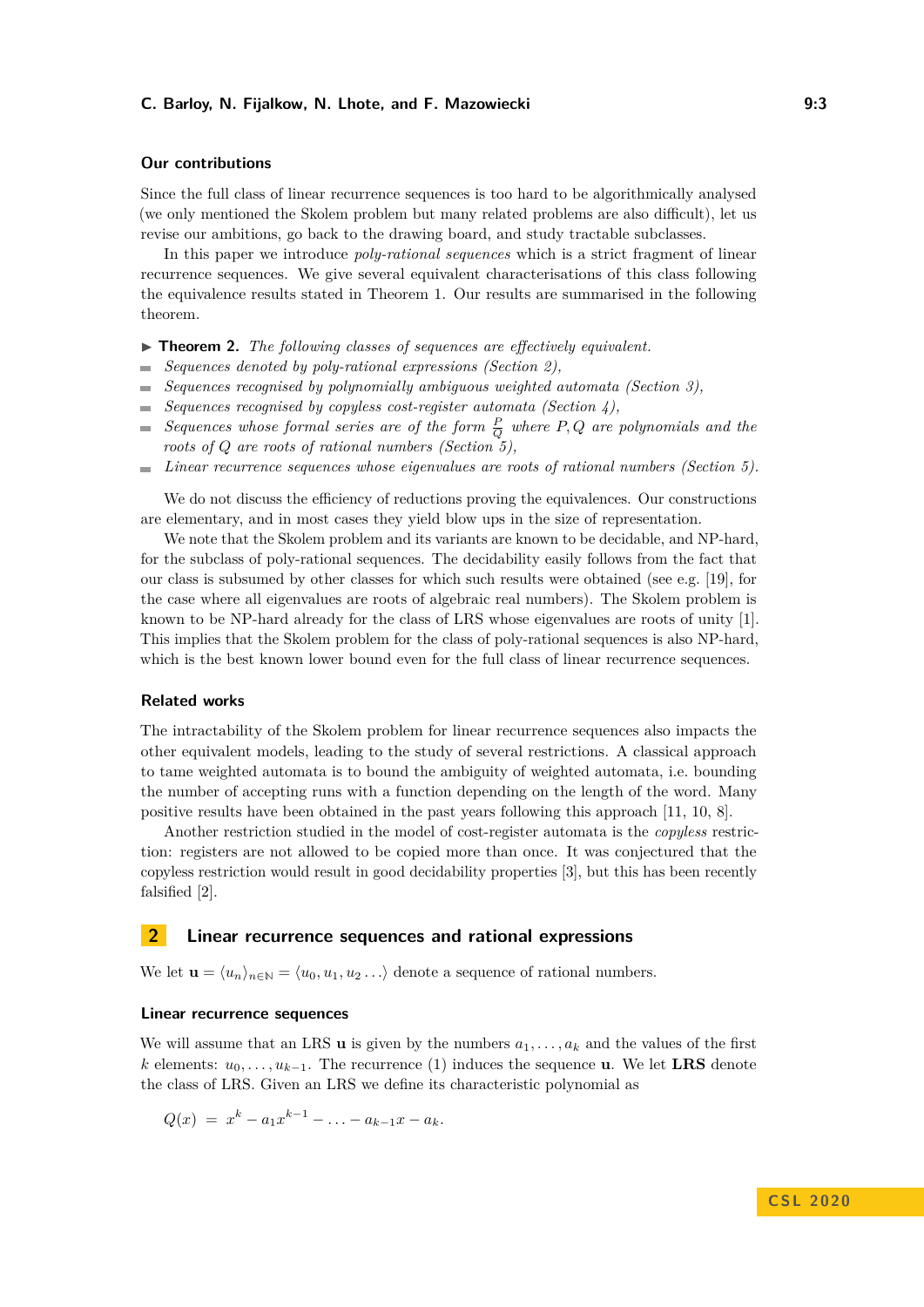### **9:4 A Robust Class of Linear Recurrence Sequences**

The roots of the characteristic polynomial are called the *eigenvalues* of the LRS.

### **Formal series**

Formal series are a different representation for sequences. The sequence  $\langle u_n \rangle_{n \in \mathbb{N}}$  induces the formal series  $S(x) = \sum_{n \in \mathbb{N}} u_n x^n$ , with the interpretation that the coefficient of  $x^n$  is the value of the *n*-th element in the sequence. Note that a polynomial represents a sequence with a finite support.

<span id="page-3-0"></span>**► Example 3.** A standard example of an LRS is the Fibonacci sequence  $\langle F_n \rangle_{n \in \mathbb{N}}$  defined by the recurrence  $F_{n+2} = F_{n+1} + F_n$  and initial values  $F_0 = 0, F_1 = 1$ . Its characteristic by the recurrence  $r_{n+2} = r_{n+1} + r_n$  and initial values  $r_0 = 0, r_1 = 1$ . Its characteristic polynomial is  $p(x) = x^2 - x - 1$ , whose roots are  $\frac{1+\sqrt{5}}{2}$  and  $\frac{1-\sqrt{5}}{2}$ . The corresponding formal series is  $S(x) = \sum_{n=0}^{\infty} F_n x^n$ . Using the definition of *F* we obtain  $S(x) = x + xS(x) + x^2S(x)$ and thus  $S(x) = \frac{x}{1 - x - x^2}$ .

### **Rational expressions**

We start by defining three classes of sequences.

- **Fin**: a sequence **u** is in **Fin**, or equivalently **u** has finite support, if the set  $\{n \in \mathbb{N} : u_n \neq 0\}$ is finite;
- **Arith**: a sequence **u** is in **Arith**, or equivalently **u** is arithmetic, if  $u_0 = a$ ,  $u_{n+1} = u_n + b$  $\overline{a}$ for some rational numbers *a, b*;
- **Geo**: a sequence **u** is in **Geo**, or equivalent **u** is geometric, if  $u_0 = a$ ,  $u_{n+1} = \lambda \cdot u_n$ , for some rational numbers *a, λ*.

We let  $\mathbf{Geo}_{\lambda}$  denote the class of geometric sequences with a fixed parameter  $\lambda$ .

We now define some classical operators. Here  $\mathbf{u}, \mathbf{v}, \mathbf{u}^1, \ldots, \mathbf{u}^k$  are sequences.

- **Sum:**  $u + v$  is the component wise sum of sequences;
- **Cauchy product:**  $\mathbf{u} \cdot \mathbf{v} = \langle \sum_{p+q=n} u_p \cdot v_q \rangle_{n \in \mathbb{N}}$ ; inducing  $(\mathbf{u})^n$  defined by  $(\mathbf{u})^0 =$  $\langle 1, 0, 0, 0, \ldots \rangle$  and  $(\mathbf{u})^{n+1} = (\mathbf{u})^n \cdot \mathbf{u}$ , in particular  $(\mathbf{u})^1 = \mathbf{u}$ ;
- **Kleene star:**  $(\mathbf{u})^* = \sum_{n \in \mathbb{N}} (\mathbf{u})^n$ , it is only defined when  $u_0 = 0$ ;
- **Hadamard product:**  $\mathbf{u} \times \mathbf{v}$  is the component wise product of sequences;  $\mathcal{L}_{\mathcal{A}}$
- **Shift**:  $\langle a, \mathbf{u} \rangle = \langle a, u_0, u_1, \ldots \rangle$ , defined for any rational number *a*; m.
- **Shuffle**: shuffle( $\mathbf{u}^1, \mathbf{u}^2, \dots, \mathbf{u}^k$ ) =  $\langle u_0^1, u_0^2, \dots, u_0^k, u_1^1, u_1^2, \dots, u_1^k, u_2^1, \dots \rangle$ .  $\overline{\phantom{a}}$

We write  $\text{Rat}[\mathcal{C}, \text{op}_1, \ldots, \text{op}_k]$  for the smallest class of sequences containing  $\mathcal{C}$  and closed under the operators  $op_1, \ldots, op_k$ . Rational expressions in Theorem [1](#page-1-1) are classically defined as follows [\[20\]](#page-15-1):

 $\textbf{Rat} = \textbf{Rat}[\textbf{Fin}, +, \cdot, *].$ 

The class **Rat** contains all classes defined above, and is closed under all mentioned operators, i.e.

 $\textbf{Rat} = \textbf{Rat}[\textbf{Fin} \cup \textbf{Arith} \cup \textbf{Geo}, +, \cdot, *, \times, \text{shift}, \text{shuffle}].$ 

We now introduce a class of sequences denoted by a fragment of rational expressions, whose study is the purpose of this article. The class is called poly-rational sequences, because they are denoted by rational expressions using sum and product.

▶ Definition 4 (Poly-rational sequences).

 $\text{PolyRat} = \text{Rat}[\text{Arith} \cup \text{Geo}, +, \times, \text{shift}, \text{shuffle}].$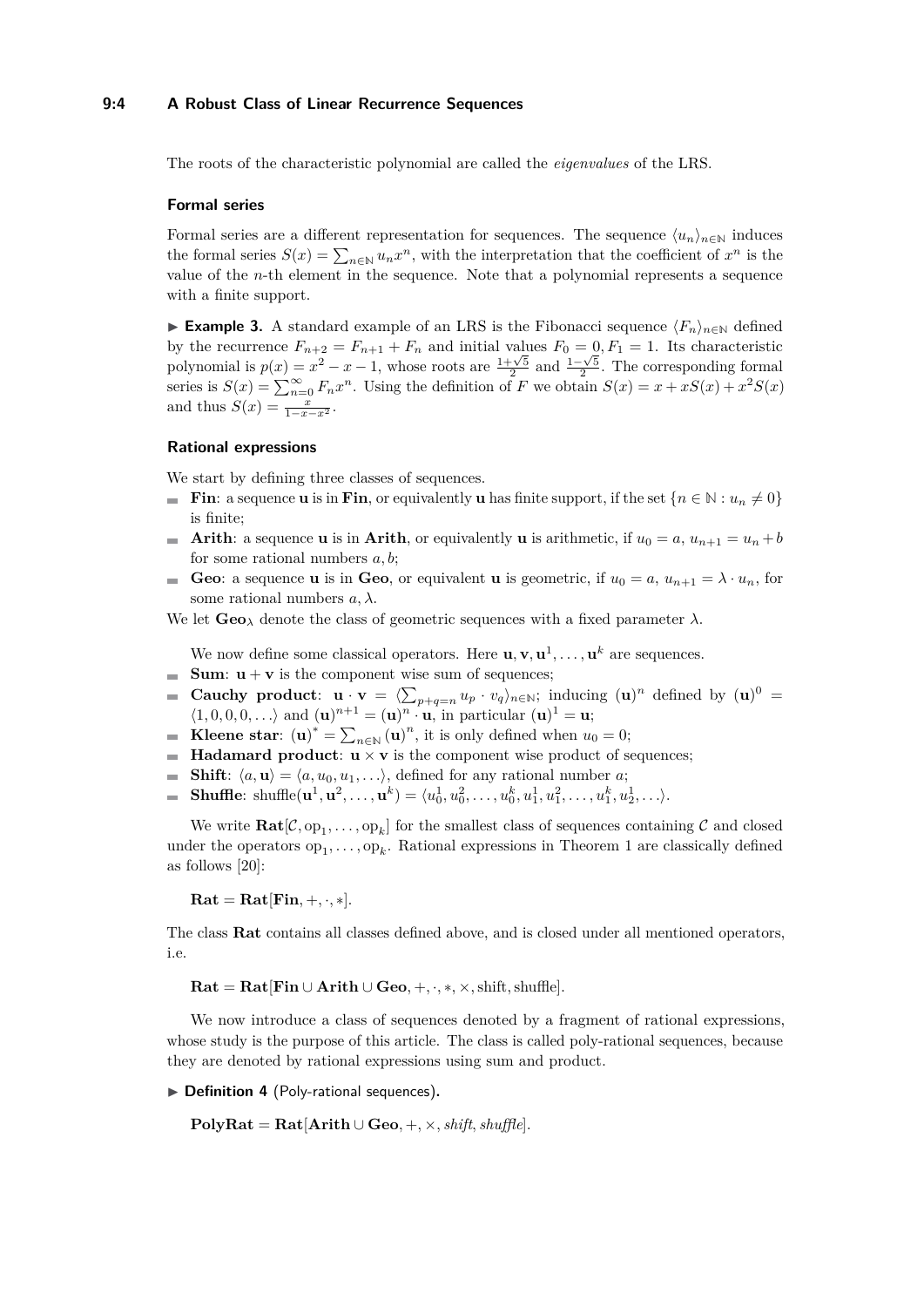In other words **PolyRat** is the smallest class of sequences containing arithmetic and geometric sequences that is closed under sum, Hadarmard product, shift, and shuffle. A trivial observation is that **Fin** ⊆ **PolyRat** since using shift one can generate any sequence with finite support. One could try to simplify the definition of **PolyRat** replacing **Arith** ∪ **Geo** with **Fin**. Unfortunately, the operators  $+$ ,  $\times$ , shift, shuffle are too restricted, and geometric and arithmetic sequences could not be generated. In fact, the class would collapse to **Fin**.

Since **Rat** contains **Arith** and **Geo** and is closed under Hadamard product, shift, and shuffle, we have  $PolyRat \subseteq Rat$ . We will show that the inclusion is indeed strict. As we will see in this paper, the class **PolyRat** has many equivalent and surprising characterisations.

# <span id="page-4-0"></span>**3 Characterisation with polynomially ambiguous weighted automata**

We refer to e.g. [\[7\]](#page-14-5) for an excellent introduction to weighted automata. We consider weighted automata over the rational semiring  $(Q, +, \cdot)$ , where  $+$  and  $\cdot$  are the standard sum and product. For an alphabet  $\Sigma$ , weighted automata recognise functions assigning rational numbers to finite words, i.e.  $f : \Sigma^* \to \mathbb{Q}$ . In this paper we will consider only one-letter alphabets so the set of words is  ${a}^* = {\varepsilon, a, a^2, \ldots}$ , which is identified with N. Therefore, weighted automata recognise functions  $f : \mathbb{N} \to \mathbb{Q}$ , i.e. weighted automata recognise sequences of rational numbers.

Formally, a weighted automaton is a tuple  $\mathcal{A} = (Q, M, I, F)$ , where Q is a finite set of states, *M* is a  $Q \times Q$  matrix over  $Q$  and *I*, *F* are the initial and final vectors, respectively, of dimension *Q* (for convenience we label the coordinates by elements of *Q*). The sequence recognised by the automaton  $\mathcal{A}$  is  $[\![\mathcal{A}]\!]$  defined by  $[\![\mathcal{A}]\!] (n) = I^t M^n F$ , where  $I^t$  is the transpose of *I*.

We give an equivalent definition of  $A$  in terms of accepting runs. We say that a state *q* ∈ *Q* is an initial state if *I*(*q*)  $\neq$  0 and that it is a final state if *F*(*q*)  $\neq$  0. If *q* is initial we say that its initial weight is  $I(q)$ , and if *q* is final then its final weight is  $F(q)$ . For two states  $p, q \in Q$  we say that there is a transition from *p* to *q* if  $M(p,q) \neq 0$ . Such a transition is denoted  $p \rightarrow q$  and its weights is  $M(p,q)$ . A run  $\rho$  is a sequence of consecutive transitions, and it is accepting if the first state is initial and the last state is final. The value of an accepting run  $\rho = q_0 \rightarrow q_1 \rightarrow \cdots \rightarrow q_n$  is

$$
|\rho| = I(q_0) \cdot \left( \prod_{i=0}^{n-1} M(q_i, q_{i+1}) \right) \cdot F(q_n).
$$

Let  $Runs_A(n)$  denote the set of all accepting runs of length *n*. An alternative and equivalent definition of  $\llbracket \mathcal{A} \rrbracket$  is

$$
[\![\mathcal{A}]\!](n) = \sum_{\rho \in \mathit{Runs}_{\mathcal{A}}(n)} |\rho|.
$$

<span id="page-4-1"></span>**Example 5.** Consider the automaton  $A = (Q, M, I, F)$  represented in Figure [1.](#page-5-0) We have  $\llbracket \mathcal{A} \rrbracket(n) = F_n$ , where  $\langle F_n \rangle_{n \in \mathbb{N}}$  is the Fibonacci sequence from Example [3.](#page-3-0)

The ambiguity of an automaton A is the function  $a_A : \mathbb{N} \to \mathbb{N}$  which associates to *n* the number of accepting runs  $|Runs_A(n)|$ . We consider the following classes:

- **DetWA** the class of deterministic weighted automata, *i.e.* such that for any  $p$ , there exists at most one *q* such that  $M(p,q) \neq 0$ ;
- **kWA** for fixed  $k \in \mathbb{N}$  the class of *k*-ambiguous weighted automata, i.e. when  $a_{\mathcal{A}}(n) \leq k$  $\sim$ for all *n*;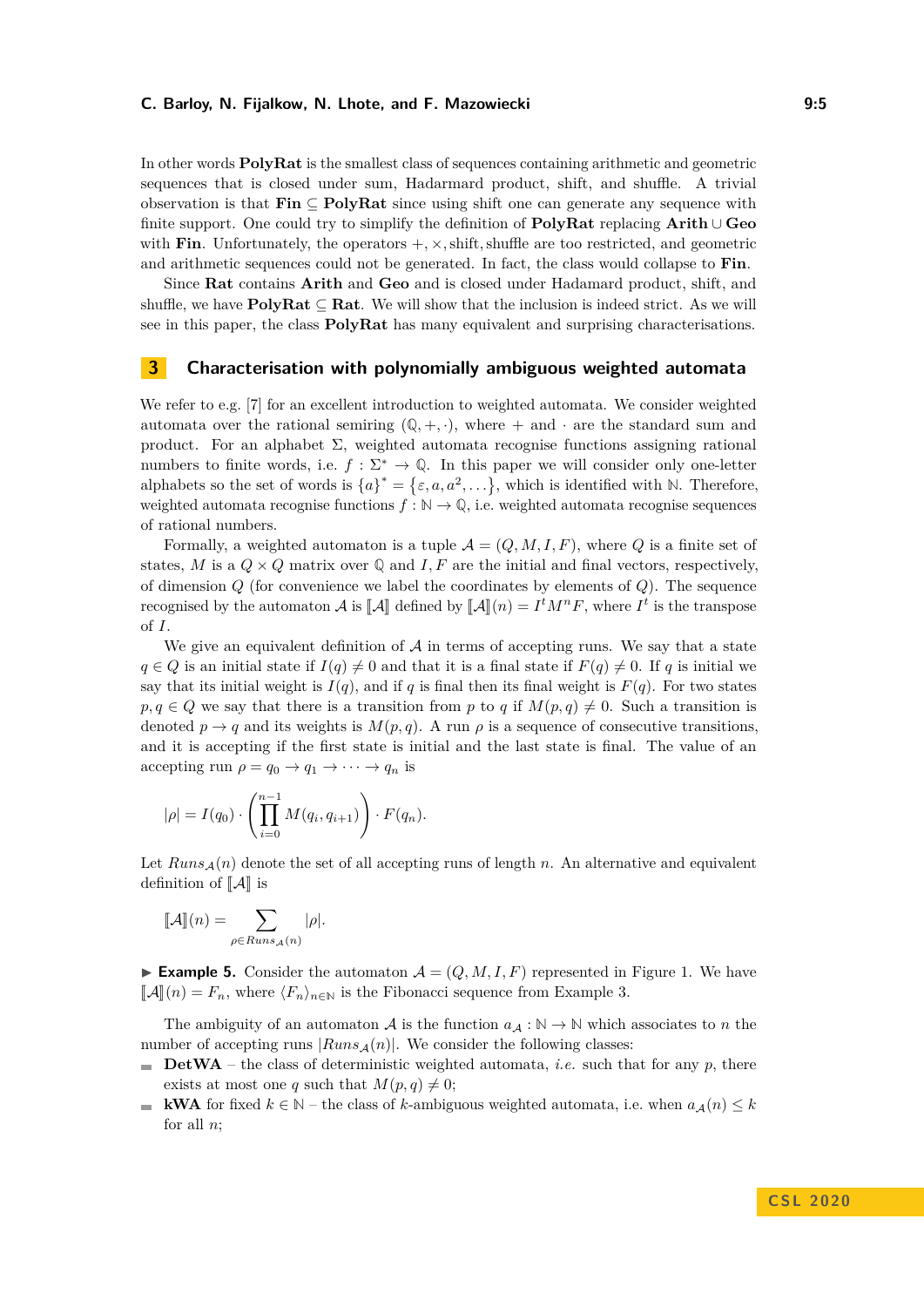### **9:6 A Robust Class of Linear Recurrence Sequences**

<span id="page-5-0"></span>

 $\mathcal{L}_{\mathcal{A}}$ **Figure 1** A weighted automaton recognising the Fibonacci sequence.

- **FinWA** =  $\bigcup_{k \in \mathbb{N}} kWA$  the class of finitely ambiguous weighted automata, i.e. when there exists *k* such that  $a_{\mathcal{A}}(n) \leq k$  for all *n*;
- **PolyWA** class of polynomially ambiguous automata, i.e. when there exists a polynomial  $P : \mathbb{N} \to \mathbb{N}$  such that  $a_{\mathcal{A}}(n) \leq P(n)$  for all *n*;
- **WA** the full class of weighted automata.  $\sim$

For example, the automaton in Example [5](#page-4-1) is not polynomially ambiguous because the number of accepting runs is exponential. We will see that this is no accident by proving in Section [5](#page-13-0) that the Fibonacci sequence is not in **PolyWA**.

We present our first characterisation of **PolyRat**.

### <span id="page-5-1"></span> $\triangleright$  **Theorem 6.** PolyRat =  $PolyWA$

# **Proof of Theorem [6](#page-5-1)**

This subsection is divided into two parts for both inclusions.

# **PolyRat ⊆ PolyWA**

<span id="page-5-2"></span>Figure [2](#page-5-2) shows how to recognise the arithmetic and the geometric sequences. For each finitely



**Figure 2** The weighted automaton on the left recognises the arithmetic sequence with parameters (*a, b*) and it is linearly ambiguous. The weighted automaton on the right recognises the geometric sequence with parameters  $a, \lambda$  and it is deterministic.

supported sequence a simple weighted automaton can be constructed. It remains to prove that the class **PolyWA** is closed under the operators. The sum and products correspond to union and product of automata, it is readily verified that these standard constructions preserve the polynomial ambiguity. Below we deal with shift and shuffle operators.

Suppose we have a polynomially ambiguous automaton A for **u** and we want to construct a new polynomially ambiguous automaton  $A'$  for  $\langle a, \mathbf{u} \rangle$ . We start with the case when  $a = 0$ . Then  $\mathcal{A}'$  has the same set of states as  $\mathcal{A}$  plus one new state  $q_0$ , which is the only initial state in  $A'$ . All transitions from  $A$  are inherited. There are additionally only outgoing transitions from  $q_0$  to all states that are initial in A; the weight of each transition is the initial weight of the corresponding state in A. It is readily verified that  $\mathcal{A}'$  recognises  $\langle 0, \mathbf{u} \rangle$  and that  $\mathcal{A}'$  is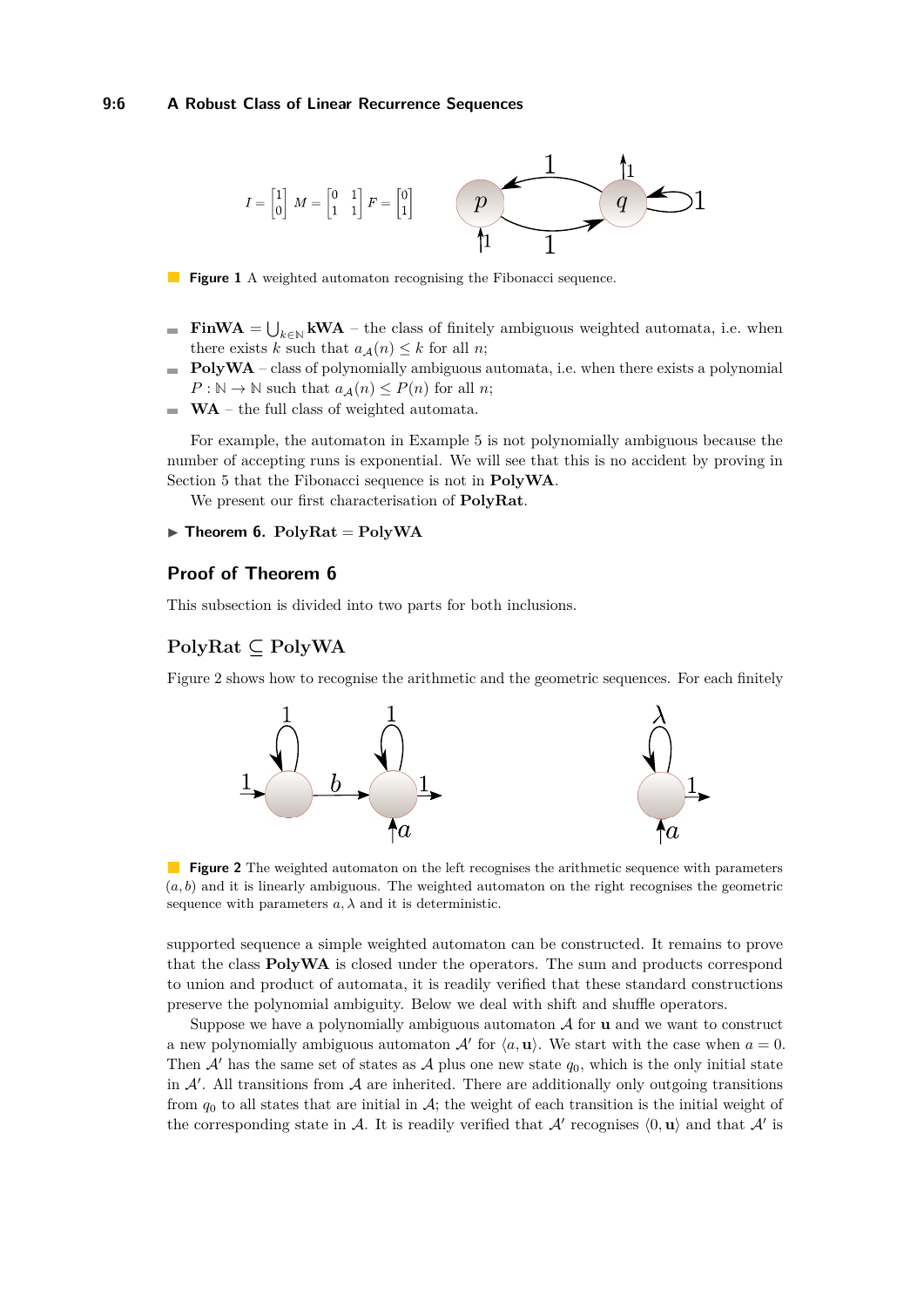polynomially ambiguous. For  $a \neq 0$  it suffices to add one more state that is both initial and final with initial weight 1 and final weight *a*.

To deal with shuffle we start with the following preliminary construction. Fix some  $k > 0$ and a polynomially ambiguous automaton  $A$  recognising **u**. We construct  $A[k]$  recognising  $\mathbf{u}' = \langle u_0, 0, \dots, 0 \rangle$  $\overbrace{\phantom{a}}^k$ The idea to construct  $\mathcal{A}'$  is that the set of states have an additional component  $\{0, \ldots, k-1\}$ ,  $, u_1, 0, \ldots, 0$  $\overbrace{\phantom{a}}^k$ *, u*<sub>2</sub>*,...*), i.e. elements *u<sub>i</sub>* are separated by  $k-1$  elements with 0. and they behave like  $A$  every  $k$ -th step; in the remaining steps they only wait. Formally, the set of states of  $\mathcal{A}[k]$  is  $Q \times \{0, \ldots, k-1\}$ , where *Q* is the set of states of *A*. The initial (final) states are  $(q, 0)$  such that q is initial (final) in A with the same weight. For every transition  $p \to q$  in A there is a transition  $(p, 0) \to (q, 1)$  in  $\mathcal{A}[k]$  with the same weight. The remaining transitions are  $(q, i) \rightarrow (q, (i + 1) \mod k)$  with weight 1, defined for every  $i > 0$ and every  $q \in Q$ . It is readily verified that  $A[k]$  recognises  $\mathbf{u}'$ .

Let  $\mathcal{A}_0, \ldots, \mathcal{A}_{k-1}$  be polynomially ambiguous automata recognising  $\mathbf{u}_0, \ldots, \mathbf{u}_{k-1}$ . For every  $A_i$  let  $A_i[k]$  be an automaton as above, additionally shifted *i* times with 0's. Then shuffle $(\mathbf{u}_0, \ldots, \mathbf{u}_{k-1})$  is recognised by the disjoint union of  $\mathcal{A}_i[k]$ .

# **PolyWA ⊆ PolyRat**

The first step is to decompose polynomially ambiguous automata into a union of automata that we will call *chained loops*. We say that the states  $p_0, p_1, \ldots, p_{k-1} \in Q$  form a *loop* if  $M(p_i, p_j) \neq 0$  is equivalent to  $j = i + 1 \mod k$  and a *path* if  $M(p_i, p_j) \neq 0$  is equivalent to  $j = i + 1$  (in particular  $p_{k-1}$  has no successor). A chained loop of size *k* is an automaton over the set states of  $\{q_0, \ldots, q_{k-1}\} \cup P$  such that

- $q_0$  is the unique initial state;
- $q_0, \ldots, q_{k-1}$  form a path;
- each  $q_i$  is contained in at most one loop (the states in *P* are used only as intermediate states in the loops);
- $q_{k-1}$  is the unique final state with  $F(q_{k-1}) = 1$ .

<span id="page-6-0"></span>We define the concatenation of two chained loops  $A_1, A_2$ : this is the chained loop obtained by constructing the union of the two automata with the initial state being the initial state of  $\mathcal{A}_1$ , the final state being the final state of  $\mathcal{A}_2$ , and rewiring the output of  $\mathcal{A}_1$  to the initial state of  $A_2$ , see e.g. Figure [3.](#page-6-0)



**Figure 3** Three example chained loops. The initial and final weights are depicted by ingoing and outgoing edges. The chained loop  $A_1$  recognises the sequence defined by  $f_1(2n) = 2 \cdot 3^n$ ,  $f_1(2n+1) = 0$ whose power series is  $\frac{2}{1-3x^2}$ . The chained loop  $\mathcal{A}_2$  recognises the sequence  $f_2(n) = 5^{n+1}$  whose power series is  $\frac{5}{1-5x}$ . The chained loop  $\mathcal{A}_3$  is the concatenation of  $\mathcal{A}_1$  and  $\mathcal{A}_2$  and it recognises the sequence  $f_3(n) = \sum_{i=1}^{1-3x} f_1(i-1) \cdot f_2(n-i)$  whose power series is  $\frac{10x}{(1-3x^2)(1-5x)}$ .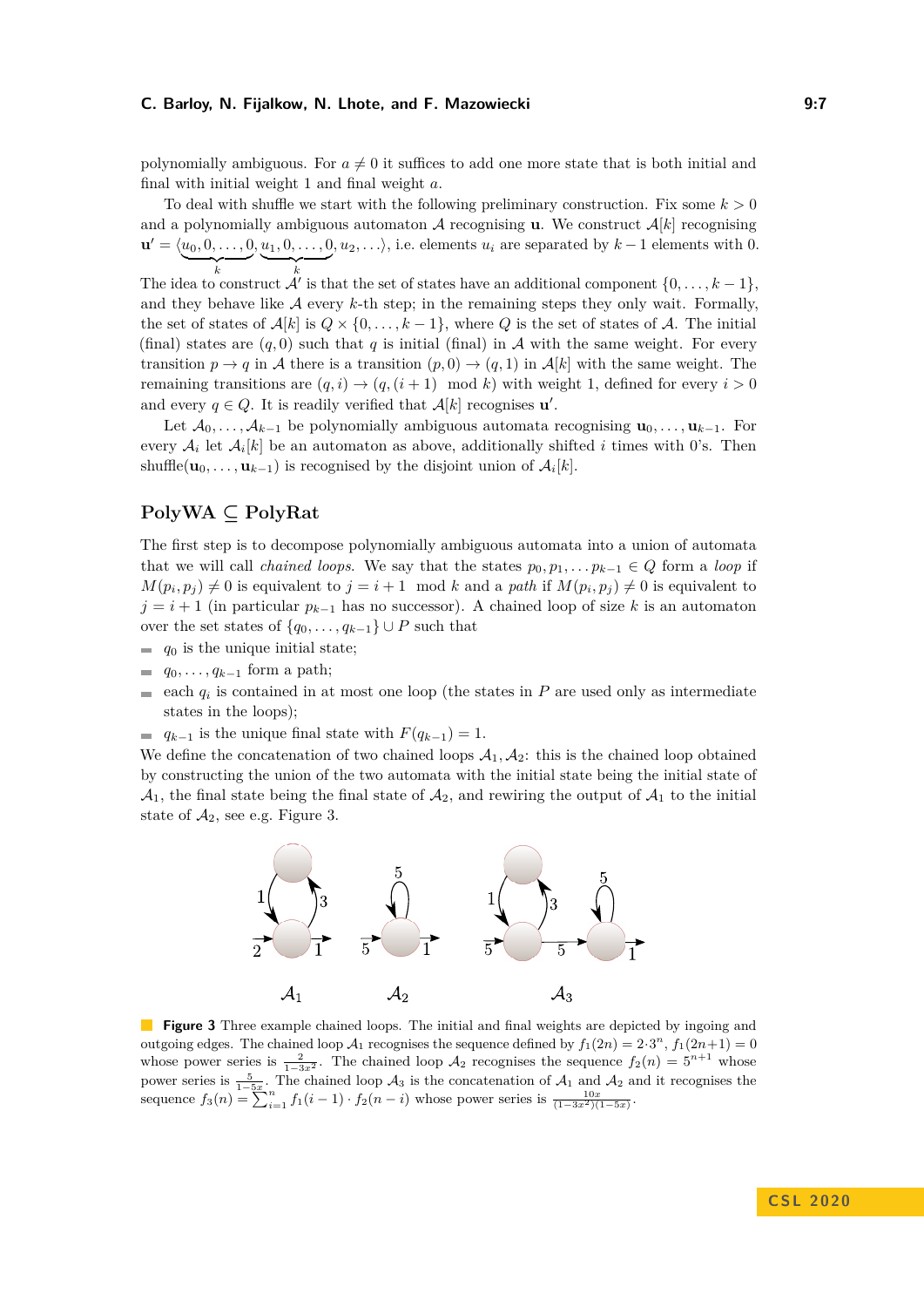### **9:8 A Robust Class of Linear Recurrence Sequences**

<span id="page-7-0"></span>I **Lemma 7.** *Every polynomially ambiguous weighted automaton is equivalent to a union of chained loops.*

**Proof.** Let  $A$  be a polynomially ambiguous weighted automaton. Without loss of generality A is trimmed, i.e. every state occurs in at least one accepting run.

We first note that any state in  $A$  is contained in at most one loop. Indeed, a state contained in two loops induces a sequence of words with exponential ambiguity. This implies that a sequence  $(q_0, q_1, \ldots, q_k)$  with  $q_i \neq q_j$  for  $i \neq j$  induces at most one chained loop of which it is the path. There are finitely many such sequences because *k* is bounded by the number of states of A.

We claim that  $\mathcal A$  is equivalent to the union of all chained loops induced by such sequences. Indeed, there is a bijection between the runs of  $A$  and the runs of all the chained loops, respecting the values of runs. Consider a run  $\rho$  of  $A$ , where a state  $q$  appears multiple times. Then between each occurence of *q* this is the same run, because they are loops over *q* and there can be only one loop containing *q*. So  $\rho = uv^k w$ , where *v* is the (only) loop containing *q*. Repeating this for *u* and *w*, we obtain a unique decomposition of  $\rho$  into

$$
q_0 \cdot \ell_0^{m_0} \cdot q_0 \to q_1 \cdot \ell_1^{m_1} \cdot q_1 \to \cdots \to q_k \cdot \ell_n^{m_k} \cdot q_k,
$$

where  $\ell_i$  is a loop over  $q_i$  (we can have  $m_i = 0$ ) and  $q_i \neq q_j$  for  $i \neq j$ .

$$
\overline{}
$$

Our aim is to use the decomposition result stated in Lemma [7](#page-7-0) to prove the inclusion **PolyWA** ⊆ **PolyRat**. It will be convenient for reasoning to use formal series.

### <span id="page-7-1"></span>► Lemma 8.

- *The formal series induced by a chained loop of size 1 with a loop is of the form*  $\frac{\alpha}{1-\lambda x^{\ell}}$ , *where*  $\alpha = I(q_0)$ ,  $\lambda$  *is the product of the weights in the loop and*  $\ell$  *is the length of the loop. If there is no loop this reduces to*  $\alpha$ *.*
- $\blacktriangleright$  *Let*  $S_1, S_2$  *be the formal series induced by the chained loops*  $A_1$  *and*  $A_2$ *, then the formal series induced by the concatenation of*  $A_1$  *and*  $A_2$  *is*  $x \cdot S_1 \cdot S_2$ *.*
- Let  $S_1, S_2$  be the formal series induced by two automata  $A_1$  and  $A_2$ , then the formal ц. *series induced by the union of*  $A_1$  *and*  $A_2$  *is*  $S_1 + S_2$ *.*

**Proof.** The first and the third item are immediate, we focus on the second. For convenience let us assume that  $A_1(-1) = 0$ . By definition the concatenation of two chained loops recognises the sequence defined by

$$
\llbracket \mathcal{A} \rrbracket(n) = \sum_{i=0}^{n} \llbracket \mathcal{A}_1 \rrbracket(i-1) \cdot \llbracket \mathcal{A}_2 \rrbracket(n-i)
$$

since an accepting run in the concatenation is the concatenation of an accepting run in  $A_1$ and an accepting run in  $A_2$ . The only issue is that the output state of  $A_1$  was changed into a transition, and to include this step we write  $A_1(i-1)$  instead of  $A_1(i)$ . Hence the formal series is indeed the Cauchy product of  $S_1$  and  $S_2$ , shifted by one.

We are now half-way through the proof of the inclusion **PolyWA** ⊆ **PolyRat**: thanks to Lemma [7,](#page-7-0) we can restrict our attention to unions of chained loops, and thanks to Lemma [8,](#page-7-1) we know what are the formal series induced by the sequences computed by such automata. More specifically, they are obtained from formal series of the form  $\frac{\alpha}{1-\lambda x^{\ell}}$  by taking sums and Cauchy products (with an additional shift).

To prove that **PolyRat** contains such sequences it is tempting to attempt showing that the sequences above are in **PolyRat** and the closure of **PolyRat** under sums and Cauchy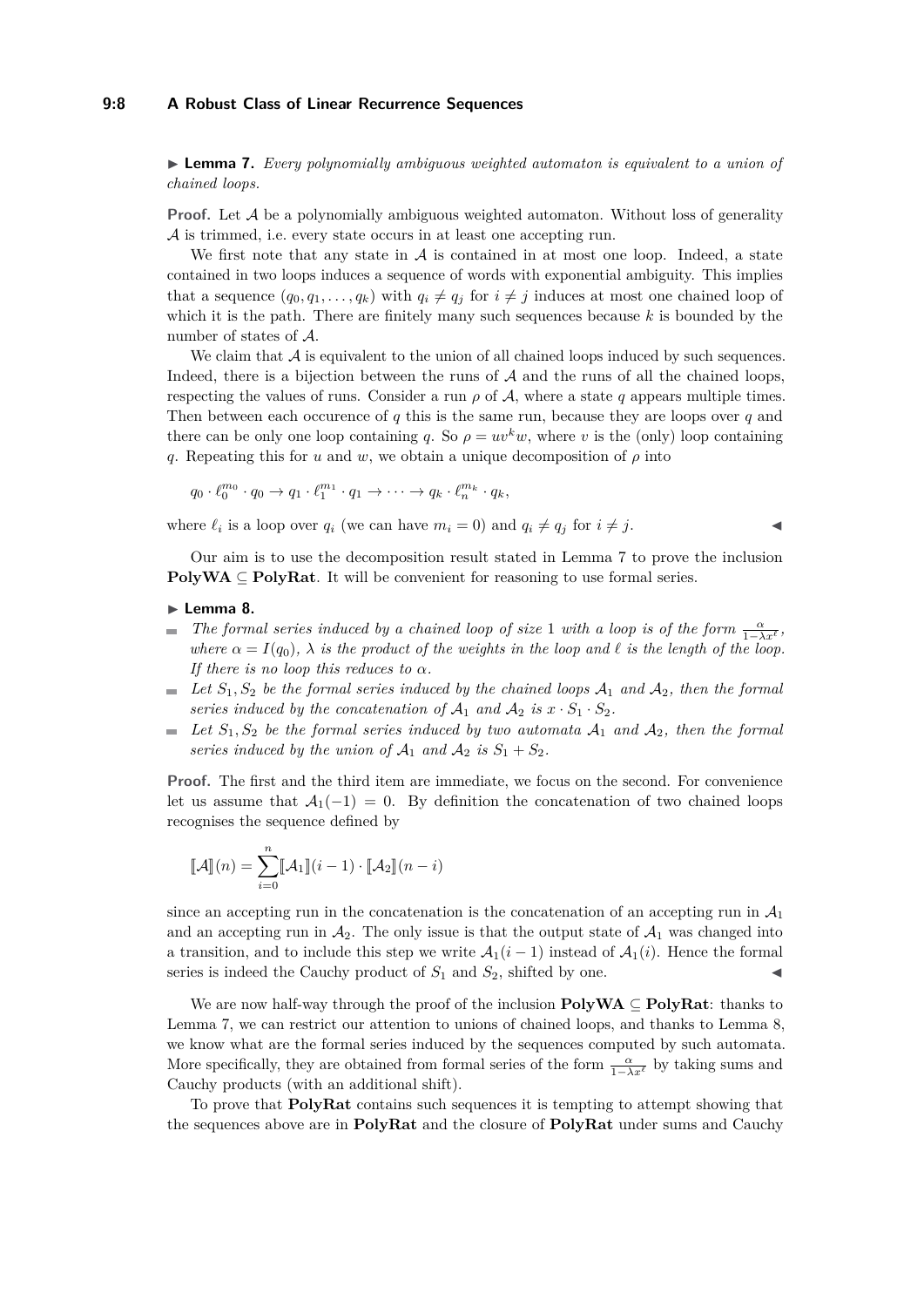products. Unfortunately, the closure under Cauchy product is not clear (although it will follow from the final result that it indeed holds).

We sidestep this issue by observing that we only need to be able to do Cauchy products of formal series of a special form. Indeed, the formal series described above are of the form  $\frac{P}{Q}$  where *P*, *Q* are rational polynomials and the roots of *Q* are roots of rational numbers: this is true of  $\frac{\alpha}{1-\lambda x^{\ell}}$  and is clearly closed under sums and Cauchy products (with the additional shift).

Notice that every chained loop can be obtained as concatenations of chained loops of size 1. Thus Lemma [8](#page-7-1) gives a characterisation of formal series corresponding to unions of chained loops: these are sums of products of  $\frac{\alpha}{1-\lambda x^{\ell}}$  and polynomials. We further simplify this characterisation applying the following lemma.

<span id="page-8-1"></span>**Lemma 9.** *Consider the formal series*  $\frac{P}{Q}$  *where*  $P, Q$  *are rational polynomials and the roots of Q* are roots of rational numbers. Then  $\frac{P}{Q}$  can be written as the sum of formal series of the  $form \frac{R}{(1-\lambda x^{\ell})^k}$  *for rational polynomials R, rational numbers*  $\lambda$ *, and*  $\ell$ *, k natural numbers.* 

**Proof.** This is a direct consequence of the fact that  $\mathbb{Q}[x]$  is a Euclidean ring. The exact statement following from this is that any product  $\prod_{i=1}^{n} \frac{R_i}{P_i}$  where the polynomials  $P_i$  are mutually prime (meaning, for each *i*, the polynomials  $P_i$  and  $\prod_{j\neq i} P_j$  are coprime) can be written as a sum of  $\frac{Q_i}{P_i}$  for some rational polynomials  $Q_i$ .

To conclude, we observe that any polynomial whose roots are roots of rational numbers can be written as a product of mutually prime polynomials of the form  $(1 - \lambda x^{\ell})^k$  $\blacktriangleleft$ 

By Lemma [8](#page-7-1) and Lemma [9](#page-8-1) it follows that for every finite union of chained loops its formal series is a sum of  $\frac{R}{(1-\lambda x^{\ell})^k}$  for rational polynomials *R*, rational numbers  $\lambda$ , and  $\ell, k$  natural numbers. Combining this with Lemma [7](#page-7-0) we get that the formal series computed by **PolyWA** are of the same form. Thus we have reduced proving the inclusion **PolyWA** ⊆ **PolyRat** to proving that sequences whose formal series are sums of formal series of the form  $\frac{R}{(1-\lambda x^{\ell})^k}$  are in **PolyRat**.

Since **PolyRat** is closed under sum, it suffices to consider one such formal series. Moreover, due to the closure under shifts we can assume that the polynomial *R* is equal to 1; as stated in the lemma below.

<span id="page-8-0"></span>► Lemma 10. *The sequence whose formal series is*  $\frac{1}{(1-\lambda x^{\ell})^k}$  *is in* PolyRat.

**Proof.** We know that

$$
\frac{1}{(1-\lambda x^{\ell})^k} = \sum_{n \in \mathbb{N}} \binom{n+k-1}{k-1} \lambda^n x^{\ell \cdot n}.
$$

Note that  $\binom{n+k-1}{k-1}$  is a polynomial in *n* of degree at most  $k-1$ , i.e.  $\binom{n+k-1}{k-1} = \sum_{p=0}^{k-1} a_p n^p$ . It follows that

$$
\frac{1}{(1 - \lambda x^{\ell})^k} = \sum_{p=0}^{k-1} a_p \cdot \sum_{n \in \mathbb{N}} n^p \lambda^n x^{\ell \cdot n}
$$

It is enough to prove that for each *p* the sequence whose formal series is

$$
\sum_{n\in\mathbb{N}} a_p n^p \lambda^n x^{\ell\cdot n}
$$

is in **PolyRat**. Using an arithmetic sequence and Hadamard products we construct  $\langle a_p n^p \rangle_{n \in \mathbb{N}}$ . Multiplying it using Hadamard product with the geometric sequence  $\langle \lambda^n \rangle_{n \in \mathbb{N}}$ yields  $\langle a_p n^p \lambda^n \rangle_{n \in \mathbb{N}}$ . Shuffling the obtained sequence with  $\ell - 1$  null sequences yields the desired sequence.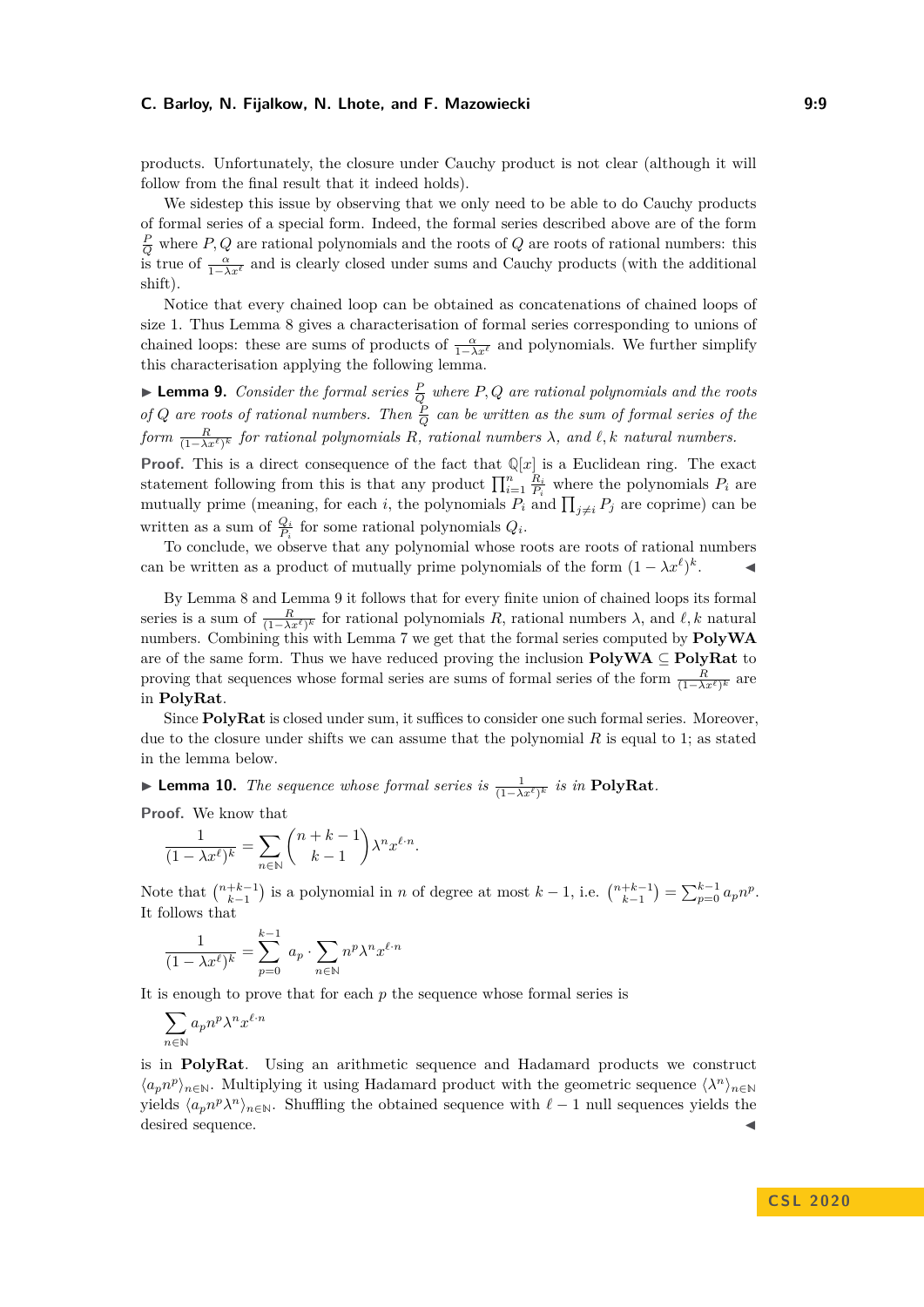### **9:10 A Robust Class of Linear Recurrence Sequences**

### **3.1 Application: the ambiguity hierarchy of weighted automata**

We show that the natural classes of weighted automata defined by ambiguity can be described using subclasses of rational expressions.



**Figure 4** The strict ambiguous hierarchy of weighted automata.

- $\blacktriangleright$  Lemma 11.
- $\blacksquare$  $\mathbf{DetWA} = \bigcup_{\lambda \in \mathbb{Q}} \mathbf{Rat}[\mathbf{Geo}_{\lambda}, \mathit{shift}, \mathit{shuffle}];$
- $\textbf{FinWA} = \textbf{Rat}[\textbf{Geo}, +, shift, shuffle].$  $\blacksquare$

**Proof.** We start by proving  $\textbf{DetWA} = \bigcup_{\lambda \in \mathbb{Q}} \textbf{Rat}[\textbf{Geo}_{\lambda}, \text{shift}, \text{shuffle}].$ 

 $(\subseteq)$  Since the automaton is deterministic it has a shape of a lasso, i.e. the states can be partitioned into a path such that the last state on the path is in a loop. Let  $\lambda$  be the value obtained by multiplying all values on the loop, let *l* be the length of the loop and let *m* be the length of the path. Then it is easy to see that the sequence is obtained by first taking a shuffle of *l* sequences in  $\mathbf{Geo}_{\lambda}$  and then shifting it *m* times.

(⊇) We already know that **Geo***<sup>λ</sup>* are definable by deterministic weighted automata from Figure [2.](#page-5-2) Closure under shift follows from the construction in the proof of **PolyRat** ⊆ **PolyWA** because it preserves the property of being deterministic. The shuffle construction preserves this property only up to a certain point. The construction of each automaton  $\mathcal{A}_i[k]$ is deterministic but taking their sum does not yield explicitly a deterministic automaton. It suffices to observe that by construction  $A_i[k]$  are all lasso automata with loops of the same length. Moreover, every word is accepted by at most one  $A_i[k]$ . To define the final automaton consider  $A_i[k]$  with the longest path. The final automaton will be  $A_i[k]$  with modified transitions and final outputs. Indeed we add the automata one by one, and for every accepting state we readjust the ingoing and outgoing transitions to give the correct value.

Proof of  $\textbf{FinWA} = \textbf{Rat}[\textbf{Geo},+, \text{shift}, \text{shuffle}].$ 

 $(\subseteq)$  By Lemma [7](#page-7-0) we know that each automaton in **FinWA** is a union of chained loops. It is easy to see that every such chained loop has to be a lasso otherwise it will contradict the assumption that the automaton is finitely ambiguous. Then the construction follows by doing the construction for every lasso as in the proof of  $\textbf{DetWA} = \bigcup_{\lambda \in \mathbb{Q}} \textbf{Rat}[\textbf{Geo}_\lambda, \text{shift}, \text{shuffle}]$ and using + to deal with the union.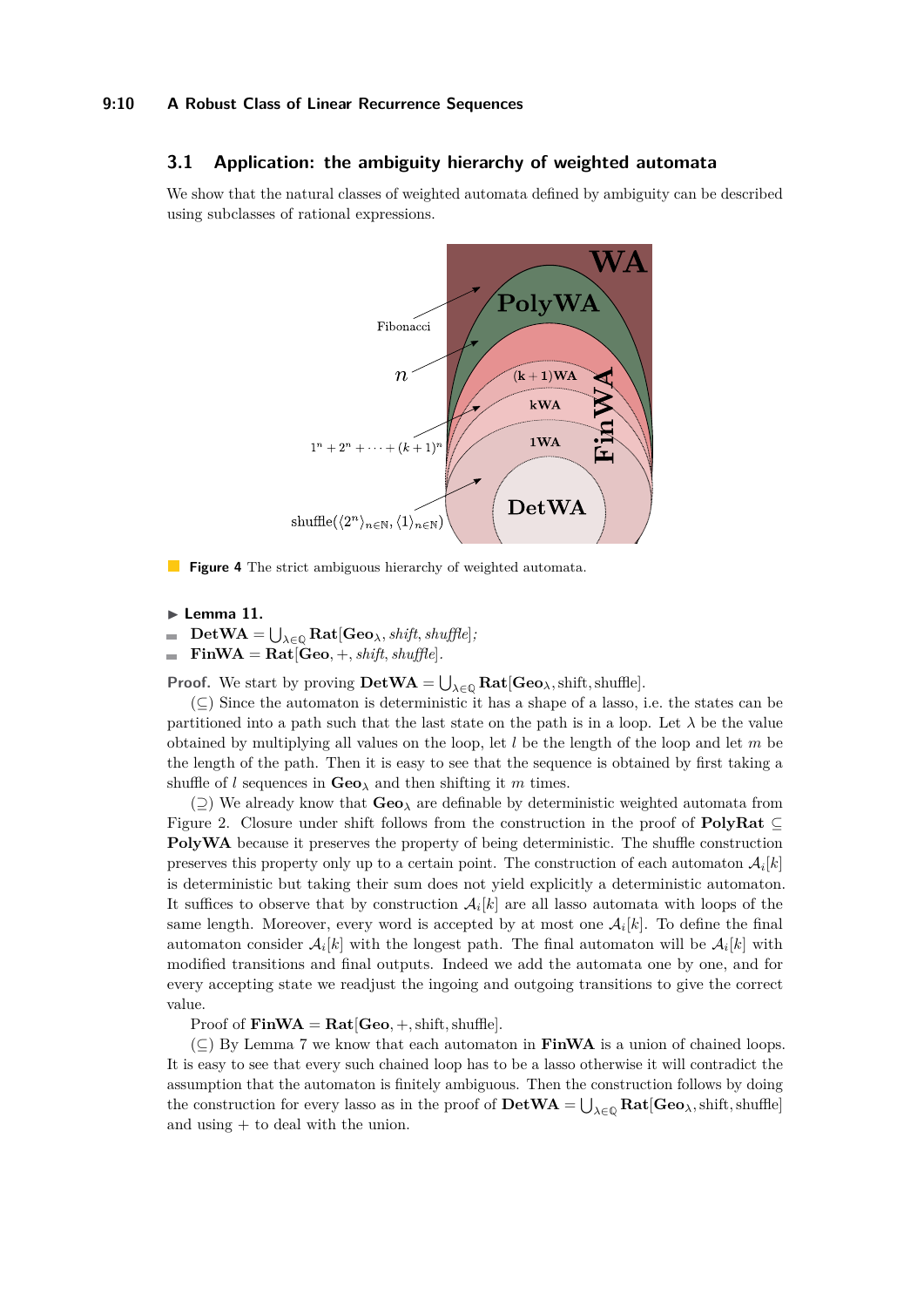$(\supseteq)$  This follows the same steps as the proof of  $\text{DetWA} = \bigcup_{\lambda \in \mathbb{Q}} \text{Rat}[\text{Geo}_{\lambda}, \text{shift}, \text{shuffle}].$ It is even simpler because we can take a union of two automata and remain in the class of **FinWA**.

We give examples witnessing the strict inclusions  $\textbf{DetWA} \subset \textbf{FinWA} \subset \textbf{PolyWA} \subset \textbf{WA}$ and  $kWA \subsetneq (k + 1)WA$ .

#### $\blacktriangleright$  Lemma 12.

- $a = shuffle(\langle 2^n \rangle_{n \in \mathbb{N}}, \langle 1 \rangle_{n \in \mathbb{N}})$  *is in* **1WA** *but not in* DetWA,  $\sim$
- $u_k$  *defined by*  $u_n = 1^n + 2^n + \cdots + (k+1)^n$  *is in*  $(k+1)WA$  *but not in* **kWA**,
- $\bullet$  *v defined by*  $v_n = n$  *is in* **PolyWA** *but not in* **FinWA**;
- *Fibonacci is in* **WA** *but not in* **PolyWA***.*  $\sim$

We omit the simple but technical proofs of the first three items. Only the last item will be proved in Section [5,](#page-13-0) it follows from the fact that **PolyWA** = **PolyRat** is equal to the class of LRS whose eigenvalues are roots of rational numbers. As mentioned in Example [3](#page-3-0) the characteristic polynomial of the Fibonacci sequence is  $x^2 - x - 1$ , so its eigenvalues are not roots of rationals.

# <span id="page-10-0"></span>**4 Characterisation with copyless cost-register automata**

Cost-register automata (CRA) [\[3\]](#page-14-3) are deterministic automata with write-only registers, where each transition updates the registers using addition and multiplication. Like in Section [3](#page-4-0) we will consider only the variant of the model over a one-letter alphabet recognising functions  $f : \mathbb{N} \to \mathbb{Q}$ .

Let X be a set of *variables (registers)*. The set of *expressions*  $Expr(\mathcal{X})$  is generated by the following grammar

$$
e ::= x \mid r \mid e + e \mid e \cdot e,
$$

where  $x \in \mathcal{X}$  and  $r \in \mathbb{Q}$ . A *substitution* is a mapping  $\nu : \mathcal{X} \to \mathit{Expr}(\mathcal{X})$ . We let  $\mathit{Subs}(\mathcal{X})$ denote the set of all substitutions. A *valuation* is a function  $\sigma : \mathcal{X} \to \mathbb{Q}$ , it is a special case of substitutions, where expressions are limited to constants. We freely compose these objects: for instance let  $\mathcal{X} = \{x\}$ , define the valuation  $\nu_0(x) = 0$ , the substitution  $\sigma(x) = x + 1$  and the expression  $e = 2x$ . Then  $\nu_0 \circ \sigma^n \circ e = 2n$ . Note that we use the non-standard order for functional composition. We see this computation as the output of a 1-register machine which initialises *x* with 0, increments its value at each step and outputs its double value.

Formally, a CRA is a tuple  $\mathcal{A} = (Q, \mathcal{X}, \delta, q_0, \nu_0, \mu)$ , where Q is the set of states, X is the set of registers,  $\delta: Q \to Q \times Subs(\mathcal{X})$  is the transition function,  $q_0$  is the initial state,  $\nu_0: \mathcal{X} \to \mathbb{Q}$  is the initial valuation and  $\mu: Q \to \mathbb{Q}$  is the final output function. The output of A on *n* is defined by the unique run of length *n*: let  $q_0 \rightarrow q_1 \rightarrow \cdots \rightarrow q_n$  such that  $\delta(q_i) = (q_{i+1}, \sigma_{i+1})$ 

$$
\llbracket \mathcal{A} \rrbracket(n) = \nu_0 \circ \sigma_1 \circ \cdots \circ \sigma_n \circ \mu(q_n).
$$

A CRA is said to be linear if its transitions and output function use only linear expressions, i.e. such that in the grammar  $e \cdot e$  is restricted to  $e \cdot r$ . We let **LCRA** denote the class of sequences recognised by linear CRA, which is known to be equivalent to the class **WA** [\[3\]](#page-14-3). The linear CRA represented in Figure [5](#page-11-0) recognises the Fibonacci sequence.

A substitution  $\sigma$  is called copyless if each register is used at most once in  $\sigma(x)$  for every *x*. It is easy to observe that a composition of copyless substitutions is a copyless substitution.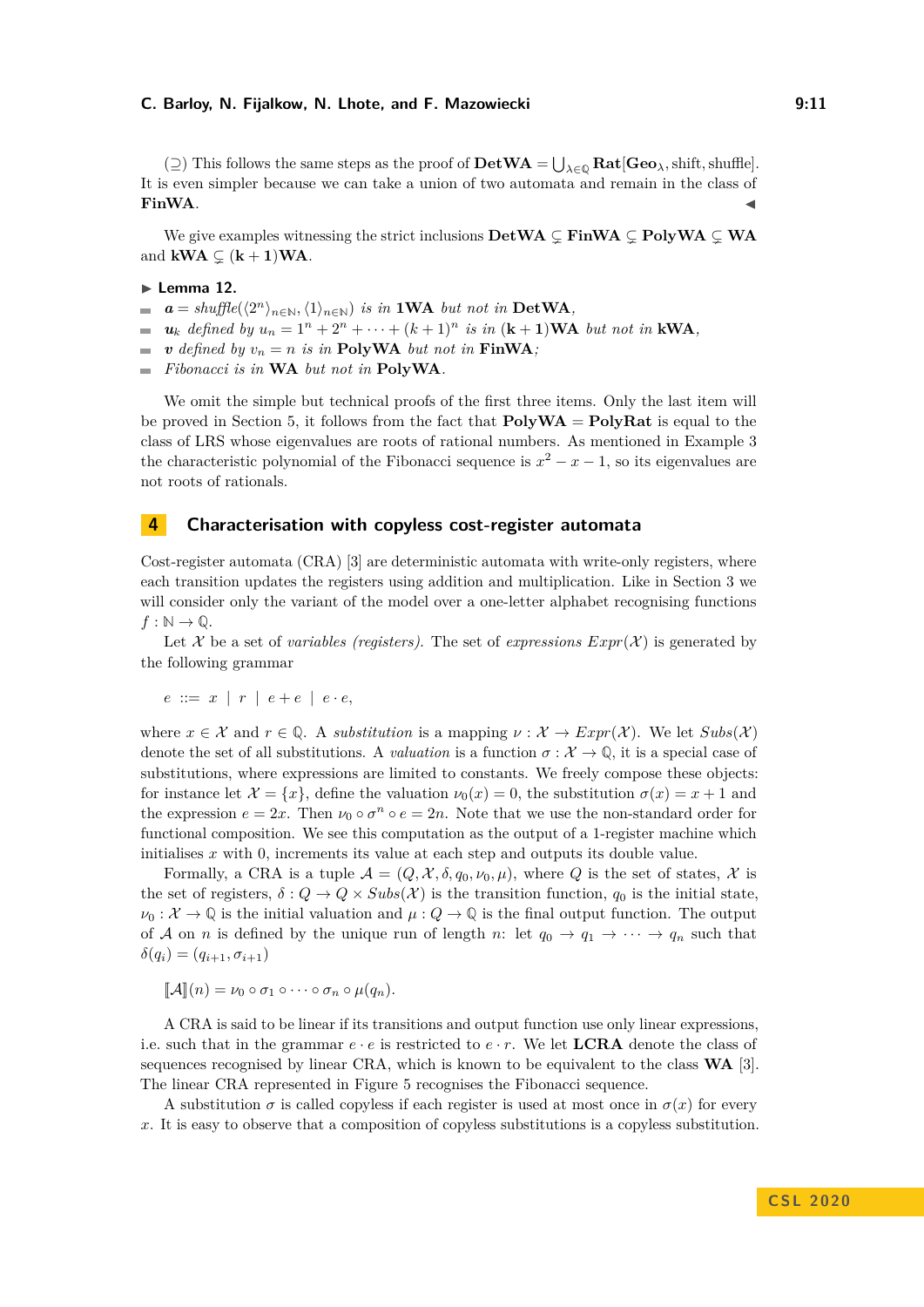

<span id="page-11-0"></span>**Figure 5** A linear CRA recognising the Fibonacci sequence. There is only one state and two variables  $\mathcal{X} = \{x_0, x_1\}$ . Since there is only one state the transitions are presented using only the expression that is applied every time.

A CRA is said to be copyless if in each transition, each substitution is copyless. For example in Figure [5](#page-11-0) the register  $x_1$  is used twice in the substitution so it is not a copyless automaton. We let **CCRA** denote the class of sequences recognised by copyless cost register automata (CCRA). In [\[13\]](#page-14-12) it is shown that **CCRA** is a subclass of linear CRA. We show that this is another class characterising **PolyRat**.

### $\blacktriangleright$  **Theorem 13.**  $\text{PolyRat} = \text{CCRA}$

# **PolyRat ⊆ CCRA**

This inclusion is easy to prove, it requires to perform the classical constructions as in Section [3](#page-4-0) and to note that they respect the copyless restriction.

# **CCRA ⊆ PolyRat**

We make use of a simple property in [\[15\]](#page-14-13). A substitution is in *normal form* if there exists an order on the registers  $x_1 < \cdots < x_k$  such that the substitutions updating registers respect the order:  $\sigma(x_i)$  can use only registers  $x_j$  such that  $x_j \geq x_i$ . A CCRA is in normal form if all substitutions used by it are in normal form, with the same order on the registers. It is known that every CCRA has an equivalent CCRA in normal form [\[15,](#page-14-13) Proposition 1]. We will use this fact only to prove Lemma [14,](#page-12-0) but in the construction we will assume that the CCRA is in normal form.

Consider a CCRA A, we prove that the sequence **u** it recognises is in **PolyRat**. We assume without loss of generality that  $A$  is in normal form. Since  $A$  is deterministic it has the shape of a lasso: a tail of length *k* and a loop of length  $\ell$ . Let us fix  $n \in \mathbb{N}$  and  $\ell' \in \{0, \ldots, \ell - 1\}$ , the run is

$$
q_0 \to \cdots \to q_k \to (p_0 \to \cdots \to p_{\ell-1})^n \to p_0 \to \cdots \to p_{\ell'}.
$$
\n
$$
(2)
$$

Let  $\delta(q_i) = (q_{i+1 \mod \ell}, \beta_i)$  for  $i \in \{0, \ldots, k\}$ , with the convention that  $q_{k+1} = p_0$ , and  $\delta(p_i) = (p_{i+1} \mod \ell, \sigma_i)$  for  $i \in \{0, \ldots, \ell - 1\}$ . Define

$$
\nu'_0 = \nu_0 \circ \beta_0 \circ \cdots \circ \beta_k \quad ; \quad \sigma = \sigma_0 \circ \cdots \circ \sigma_{\ell-1} \quad ; \quad e = \sigma_0 \circ \cdots \circ \sigma_{\ell'-1} \circ \mu(p_{\ell'}).
$$

Notice that  $\sigma$  is a copyless substitution since it is a composition of copyless substitutions. We define the sequence  $\mathbf{u}[\ell']$  by

$$
u_n[\ell']=\nu'_0\circ\sigma^n\circ e.
$$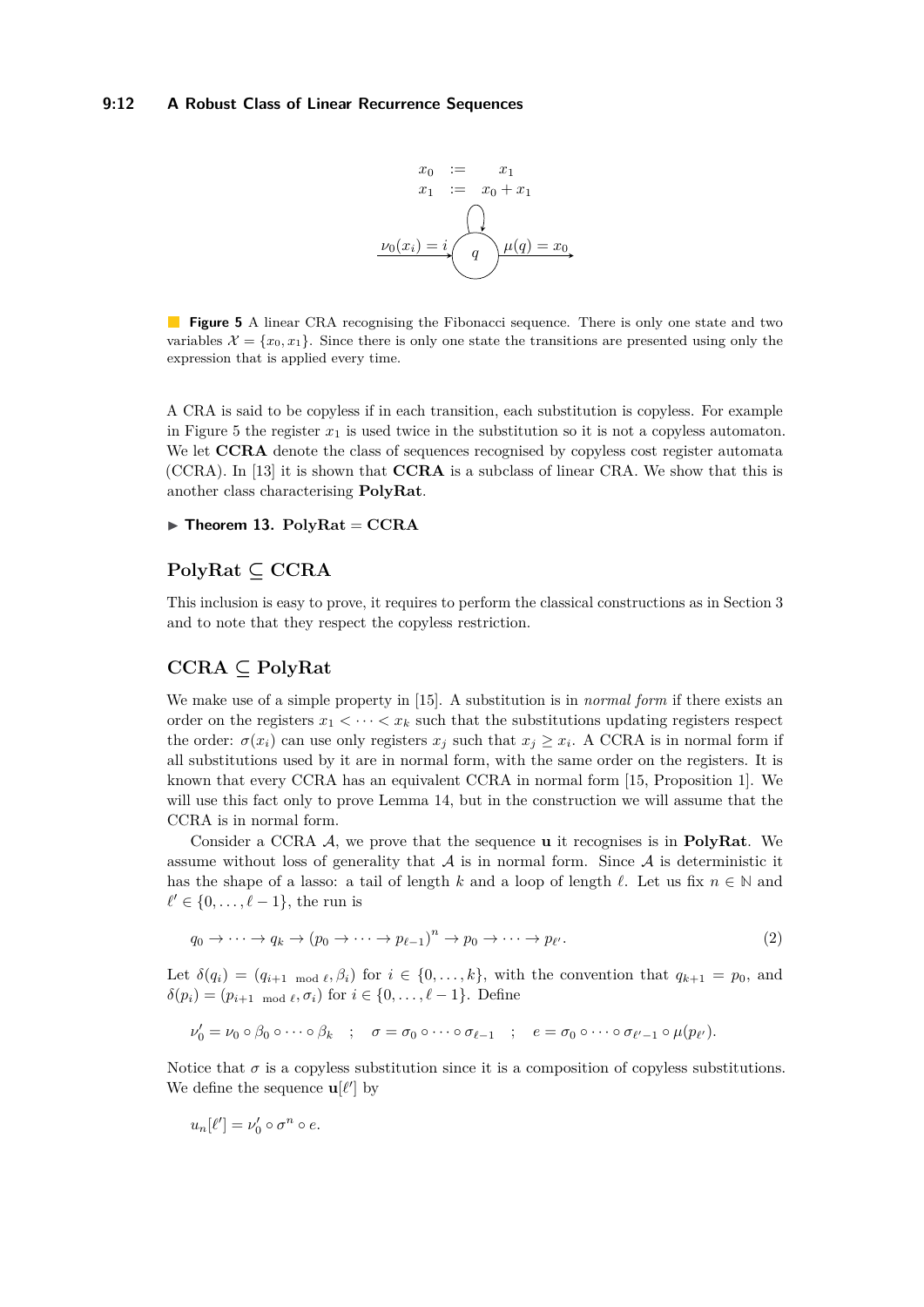$$
\mathbf{u} = \langle u_0, u_1, \dots, u_{k-1}, \text{shuffle}(\mathbf{u}[0], \dots, \mathbf{u}[\ell-1]) \rangle,
$$

which implies that **u** is in **PolyRat**, provided the lemma below is true.

<span id="page-12-0"></span>**Lemma 14.** For every copyless substitution  $\sigma$  in normal form, for all initial valuation  $\nu$ *and for all expression e, the sequence*

 $\langle \nu \circ \sigma^n \circ e \rangle_{n \in \mathbb{N}}$ 

*is in* **PolyRat***.*

**Proof.** We prove that the sequence  $\mathbf{u}_x = \nu \circ \sigma^n(x)$  is in **PolyRat** for every register *x*, i.e. the lemma holds for  $e = x$ . The general case follows since **PolyRat** is closed under addition and product.

We consider two cases. Suppose *x* is not used in  $\sigma(x)$ . We prove that for *n* big enough the sequence stabilises, i.e.  $\sigma^n(x) = \sigma^{n+1}(x) = c$  for some constant *c*. We show this by induction on the order *<* from the assumed normal form. If *x* is the largest element in the order *<* then  $\sigma(x)$  is a constant and thus  $\sigma^{n}(x) = \sigma^{n+1}(x)$ . For the induction step suppose *x* is not the largest element. If  $\sigma(x)$  is a constant then the claim is trivial. Otherwise let  $x_1, \ldots, x_m$ be registers used in  $\sigma(x)$ . Since  $\sigma$  is copyless then  $x_i$  is not used in  $\sigma(x_i)$  for every *i*. Hence by the induction assumption for every *i* there exists  $n_i$  such that  $\sigma^n(x_i) = \sigma^{n+1}(x_i)$  for all  $n \geq n_i$ . It suffices to take  $n = \max_i \{n_i \mid 1 \leq i \leq m\} + 1$ . Since constant sequences are geometric sequences with  $\lambda = 1$  then  $\mathbf{u}_x$  can be defined in **PolyRat** using shift.

Now suppose that *x* is used in  $\sigma(x)$ . The expression  $\sigma(x)$  is equivalent to  $\sum_{i=0}^{m} a_i \cdot x_i$  for some constants  $a_i$ , where  $x_0 = x$  and  $x_i$  are pairwise different. Since  $\sigma$  is copyless then for all  $i > 0$  we know that  $\sigma(x_i)$  does not use  $x_i$ . By the previous paragraph there exists *N* such that  $\sigma^{N}(x_i) = \sigma^{N+1}(x_i) = c_i$  for some constants  $c_i$  for all  $i > 0$ . Let  $n \geq N$ . Then

$$
\nu \circ \sigma^{n+1}(x) = \nu \circ \sigma^n \circ \sigma(x) = \nu \circ \left( \sum_{i=0}^m a_i \cdot \sigma^n(x_i) \right) = a_0 \cdot (\nu \circ \sigma^n(x)) + \sum_{i=1}^m a_i \cdot c_i.
$$

Let  $a = a_0$  and  $b = \sum_{i=1}^m a_i \cdot c_i$ . We proved that for  $n \geq N$  the sequence  $\mathbf{u}_x$  satisfies  $u_x(n+1) = a \cdot u_x(n) + b$ . It remains to prove that this sequence is in **PolyRat**. It is enough to show that  $\mathbf{u}'_x(n) = \mathbf{u}_x(n+N)$  is in **PolyRat** since to obtain  $\mathbf{u}_x$  it suffices to use shift N times. There are two cases. If  $a = 1$  then  $\mathbf{u}'_x(n)$  is an arithmetic sequence, which concludes the proof. If  $a \neq 1$  then

$$
u'_x(n) = a^n \cdot u'_x(0) + \sum_{i=0}^{n-1} a^i \cdot b = a^n \cdot u'_x(0) + b \cdot \frac{a^n - 1}{a - 1}.
$$

This is a sum of a geometric sequence  $a^n \cdot (u'_x(0) + \frac{b}{a-1})$ ; and a constant sequence  $-\frac{b}{a-1}$ ; which proves  $\mathbf{u}'_x$  is in **PolyRat**.

► Remark 15. One can extract from this proof the equivalence between linear CCRA and **Rat**[**Arith** ∪ **Geo***,* +*,*shift*,*shuffle].

It was recently shown that **CCRA** are strictly less expressive than weighted automata [\[15\]](#page-14-13). The proof goes by analysing the Fibonacci sequence. We will get as a corollary of our results a self-contained proof that **LCRA** and **CCRA** are different.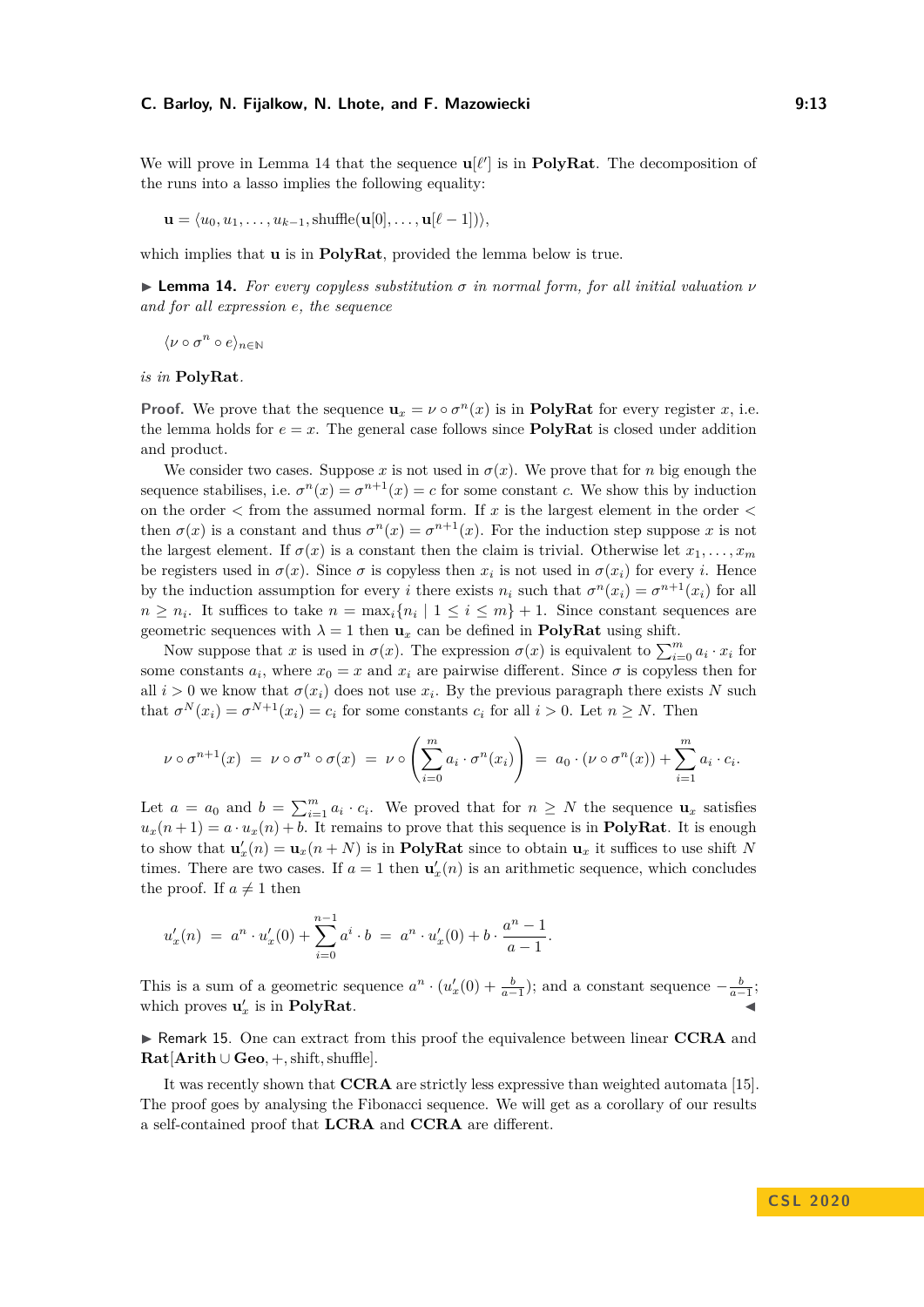# <span id="page-13-0"></span>**5 Characterisation with linear recurrence sequences and formal series**

Our last two characterisations are as follows.

 $\triangleright$  **Theorem 16.** PolyRat *is the class of LRS whose eigenvalues are roots of rational numbers,* and equivalently whose formal series are  $\frac{P}{Q}$  with P, Q rational polynomials and the roots of Q *are roots of rational numbers.*

Before proving the theorem, we note that we can now substantiate the claim that the Fibonacci sequence is not in **PolyRat** (hence not in **CCRA** and **PolyWA**), since its eigenvalues are not roots of rational numbers.

We rely on the following classical result about LRS, see e.g. [\[9\]](#page-14-14).

<span id="page-13-1"></span>I **Lemma 17.** *Let u be an LRS and Q its characteristic polynomial. The formal series induced by*  $u$  *is*  $\frac{P}{Q}$  *for some rational polynomial*  $P$ *.* 

For both inclusions we rely on Theorem [6](#page-5-1) stating that **PolyRat** = **PolyWA** and the decompositions obtained in the subsequent lemmas.

### **PolyRat ⊆ LRS whose eigenvalues are roots of rational numbers**

By Lemma [7](#page-7-0) and Lemma [8](#page-7-1) the formal series of sequences in **PolyWA** are sums and Cauchy products of formal series of the form  $\frac{R}{1-\lambda x^{\ell}}$ , where R is a rational polynomial,  $\ell \in \mathbb{N}$  and  $\lambda \in \mathbb{Q}$ . The roots of  $1 - \lambda x^{\ell}$  are roots of  $\frac{1}{\lambda}$ , so the roots of the characteristic polynomial are roots of rational numbers.

# **LRS whose eigenvalues are roots of rational numbers ⊆ PolyRat**

Consider an LRS whose eigenvalues are roots of rational numbers. Thanks to Lemma [17](#page-13-1) the formal series it induces is  $\frac{P}{Q}$  with *P, Q* rational polynomials and the roots of *Q* are roots of rational numbers. By Lemma [9](#page-8-1) the formal series can be written as a sum of formal series of the form  $\frac{R}{(1-\lambda x^{\ell})^k}$  for rational polynomials *R*, rational number  $\lambda$ , and  $\ell, k$  natural numbers. It follows from Lemma [10](#page-8-0) and the closure of **PolyRat** under sum and shift that such sequences belong to **PolyRat**.

### **6 Conclusion**

We introduced a class of linear recurrence sequences and obtained several characterisations. The most surprising equivalence is  $CCHA = PolyWA$ . This equality is very particular to our setting: for instance the two classes are incomparable, i.e. neither of the inclusions hold, for tropical semirings [\[15,](#page-14-13) [14\]](#page-14-15). We also conjecture that these classes are incomparable over the rational semiring for general alphabets (of size bigger than 1).

We leave open the precise complexity of the Skolem problem for **PolyRat**. Recent progress has been made for a subclass of **PolyRat** [\[1\]](#page-14-7): the Skolem problem for LRS whose eigenvalues are roots of unity is NP-complete. Our class is more general since we consider LRS whose eigenvalues are roots of rational numbers, so the NP-hardness also applies. However the algorithm constructed in [\[1\]](#page-14-7) does not extend to our class.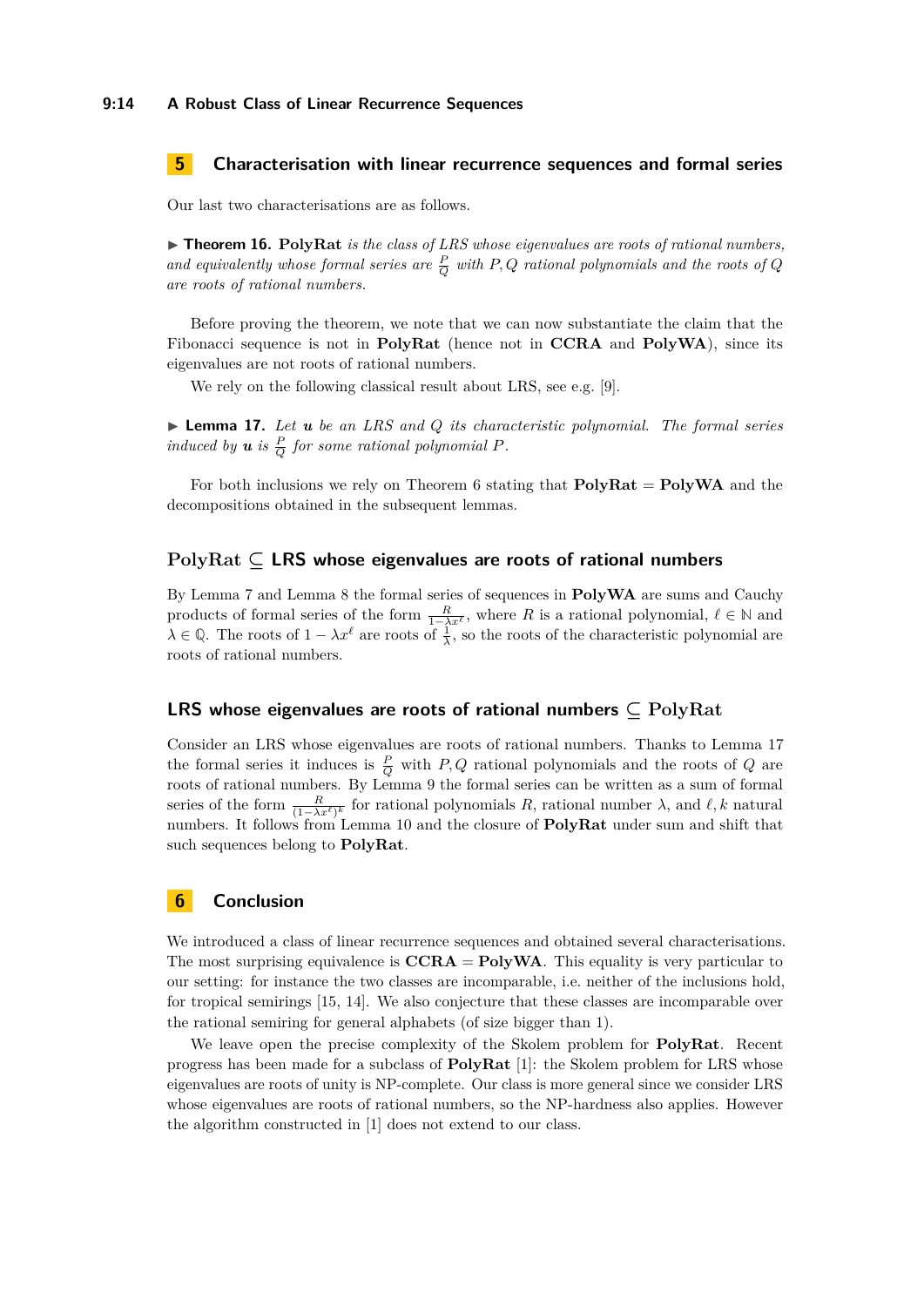### **References**

- <span id="page-14-7"></span>**1** S. Akshay, Nikhil Balaji, and Nikhil Vyas. Complexity of Restricted Variants of Skolem and Related Problems. In *42nd International Symposium on Mathematical Foundations of Computer Science, MFCS 2017, August 21-25, 2017 - Aalborg, Denmark*, pages 78:1–78:14, 2017. [doi:10.4230/LIPIcs.MFCS.2017.78](https://doi.org/10.4230/LIPIcs.MFCS.2017.78).
- <span id="page-14-11"></span>**2** Shaull Almagor, Michaël Cadilhac, Filip Mazowiecki, and Guillermo A. Pérez. Weak Cost Register Automata Are Still Powerful. In *Developments in Language Theory - 22nd International Conference, DLT 2018, Tokyo, Japan, September 10-14, 2018, Proceedings*, pages 83–95, 2018. [doi:10.1007/978-3-319-98654-8\\_7](https://doi.org/10.1007/978-3-319-98654-8_7).
- <span id="page-14-3"></span>**3** Rajeev Alur, Loris D'Antoni, Jyotirmoy V. Deshmukh, Mukund Raghothaman, and Yifei Yuan. Regular Functions and Cost Register Automata. In *28th Annual ACM/IEEE Symposium on Logic in Computer Science, LICS 2013, New Orleans, LA, USA, June 25-28, 2013*, pages 13–22, 2013. [doi:10.1109/LICS.2013.65](https://doi.org/10.1109/LICS.2013.65).
- <span id="page-14-0"></span>**4** Corentin Barloy, Nathanaël Fijalkow, Nathan Lhote, and Filip Mazowiecki. A Robust Class of Linear Recurrence Sequences. *CoRR*, abs/1908.03890, 2019. [arXiv:1908.03890](http://arxiv.org/abs/1908.03890).
- <span id="page-14-4"></span>**5** Mireille Bousquet-Mélou. Algebraic Generating Functions in Enumerative Combinatorics and Context-Free Languages. In *STACS 2005, 22nd Annual Symposium on Theoretical Aspects of Computer Science, Stuttgart, Germany, February 24-26, 2005, Proceedings*, pages 18–35, 2005. [doi:10.1007/978-3-540-31856-9\\_2](https://doi.org/10.1007/978-3-540-31856-9_2).
- <span id="page-14-1"></span>**6** Manfred Droste and Paul Gastin. Weighted automata and weighted logics. *Theoretical Computer Science*, 380(1-2):69–86, 2007. [doi:10.1016/j.tcs.2007.02.055](https://doi.org/10.1016/j.tcs.2007.02.055).
- <span id="page-14-5"></span>**7** Manfred Droste, Werner Kuich, and Heiko Vogler. *Handbook of Weighted Automata*. Springer, 1st edition, 2009.
- <span id="page-14-10"></span>**8** Nathanaël Fijalkow, Cristian Riveros, and James Worrell. Probabilistic Automata of Bounded Ambiguity. In Roland Meyer and Uwe Nestmann, editors, *28th International Conference on Concurrency Theory, CONCUR 2017, September 5-8, 2017, Berlin, Germany*, volume 85 of *LIPIcs*, pages 19:1–19:14. Schloss Dagstuhl - Leibniz-Zentrum fuer Informatik, 2017. [doi:](https://doi.org/10.4230/LIPIcs.CONCUR.2017.19) [10.4230/LIPIcs.CONCUR.2017.19](https://doi.org/10.4230/LIPIcs.CONCUR.2017.19).
- <span id="page-14-14"></span>**9** Ronald L. Graham, Donald E. Knuth, and Oren Patashnik. *Concrete mathematics - a foundation for computer science (2. ed.)*. Addison-Wesley, 1994.
- <span id="page-14-9"></span>**10** Daniel Kirsten and Sylvain Lombardy. Deciding Unambiguity and Sequentiality of Polynomially Ambiguous Min-Plus Automata. In *26th International Symposium on Theoretical Aspects of Computer Science, STACS 2009, February 26-28, 2009, Freiburg, Germany, Proceedings*, pages 589–600, 2009. [doi:10.4230/LIPIcs.STACS.2009.1850](https://doi.org/10.4230/LIPIcs.STACS.2009.1850).
- <span id="page-14-8"></span>**11** Ines Klimann, Sylvain Lombardy, Jean Mairesse, and Christophe Prieur. Deciding unambiguity and sequentiality from a finitely ambiguous max-plus automaton. *Theoretical Computer Science*, 327(3):349–373, 2004. [doi:10.1016/j.tcs.2004.02.049](https://doi.org/10.1016/j.tcs.2004.02.049).
- <span id="page-14-2"></span>**12** Stephan Kreutzer and Cristian Riveros. Quantitative Monadic Second-Order Logic. In *28th Annual ACM/IEEE Symposium on Logic in Computer Science, LICS 2013, New Orleans, LA, USA, June 25-28, 2013*, pages 113–122, 2013. [doi:10.1109/LICS.2013.16](https://doi.org/10.1109/LICS.2013.16).
- <span id="page-14-12"></span>**13** Filip Mazowiecki and Cristian Riveros. Maximal Partition Logic: Towards a Logical Characterization of Copyless Cost Register Automata. In *24th EACSL Annual Conference on Computer Science Logic, CSL 2015, September 7-10, 2015, Berlin, Germany*, pages 144–159, 2015. [doi:10.4230/LIPIcs.CSL.2015.144](https://doi.org/10.4230/LIPIcs.CSL.2015.144).
- <span id="page-14-15"></span>**14** Filip Mazowiecki and Cristian Riveros. Pumping Lemmas for Weighted Automata. In *35th Symposium on Theoretical Aspects of Computer Science, STACS 2018, February 28 to March 3, 2018, Caen, France*, pages 50:1–50:14, 2018. [doi:10.4230/LIPIcs.STACS.2018.50](https://doi.org/10.4230/LIPIcs.STACS.2018.50).
- <span id="page-14-13"></span>**15** Filip Mazowiecki and Cristian Riveros. Copyless cost-register automata: Structure, expressiveness, and closure properties. *Journal of Computer and System Sciences*, 100:1–29, 2019. [doi:10.1016/j.jcss.2018.07.002](https://doi.org/10.1016/j.jcss.2018.07.002).
- <span id="page-14-6"></span>**16** Joël Ouaknine and James Worrell. On the Positivity Problem for Simple Linear Recurrence Sequences,. In *Automata, Languages, and Programming - 41st International Colloquium,*